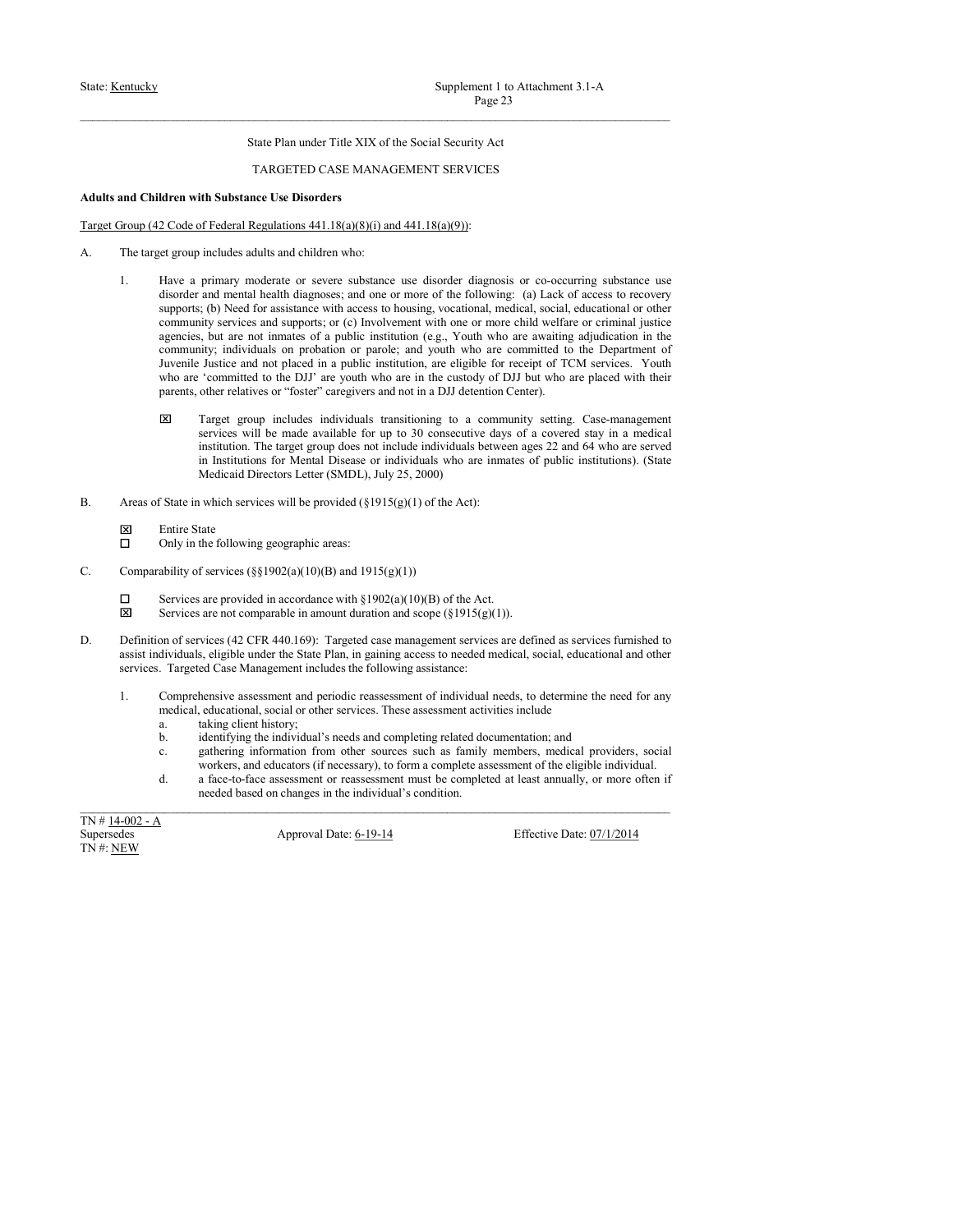- State: <u>Kentucky</u><br>
Page 23a<br>
State Plan under Title XIX of the Social Security Act<br>
TARGETED CASE MANAGEMENT SERVICES<br>
Adults and Children with Substance Use Disorders<br>
2. Development (and periodic revision) of a specific Supplement 1 to Attachment 3.1-A<br>
Page 23a<br>
State Plan under Title XIX of the Social Security Act<br>
TARGETED CASE MANAGEMENT SERVICES<br>
nee Use Disorders<br>
periodic revision) of a specific care plan that is based on the infor State: <u>Kentucky</u><br>
State: Hentucky<br>
State Plan under Title XIX of the Social Security Act<br>
TARGETED CASE MANAGEMENT SERVICES<br>
Adults and Children with Substance Use Disorders<br>
2. Development (and periodic revision) of a sp
	-
	- 2. Supplement 1 to Attachment 3.1-A<br>
	2. Page 23a<br>
	2. Development (and Page Care plan that is based on the information collected<br>
	2. Development (and periodic revision) of a specific care plan that is based on the informati Supplement 1 to Attachment 3.1-A<br>
	Page 23a<br>
	Take Plan under Title XIX of the Social Security Act<br>
	TARGETED CASE MANAGEMENT SERVICES<br>
	Idren with Substance Use Disorders<br>
	Idren with Substance Use Disorders<br>
	Idren with Substa Supplement 1 to Attachment 3.1-A<br>
	Page 23a<br>
	State Plan under Title XIX of the Social Security Act<br>
	TARGETED CASE MANAGEMENT SERVICES<br>
	Development (and periodic revision) of a specific care plan that is based on the informa Supplement 1 to Attachment 3.1-A<br>
	Page 23a<br>
	State Plan under Title XIX of the Social Security Act<br>
	TARGETED CASE MANAGEMENT SERVICES<br> **ith Substance Use Disorders**<br> **ith Substance Use Disorders**<br> **ith Substance Use Disorde** Supplement 1 to Attachment 3.1-A<br>
	Page 23a<br>
	State Plan under Title XIX of the Social Security Act<br>
	TARGETED CASE MANAGEMENT SERVICES<br> **Identity**<br> **Identity**<br> **Development (and periodic revision) of a specific eare plan th** Supplement 1 to Attachment 3.1-A<br> **Page 22a**<br>
	State Plan under Title XIX of the Social Security Act<br>
	TARGETED CASE MANAGEMENT SERVICES<br> **ith Substance Use Disorders**<br> **ith Substance Use Disorders**<br> **ith Substance Use Diso** Supplement 1 to Attachment 3.1-A<br>
	Page 23a<br>
	State Plan under Title XIX of the Social Security Act<br>
	TARGETED CASE MANAGEMENT SERVICES<br> **if the Substance Use Disorders**<br> **if the Substance Use Disorders**<br>
	the assessment that<br> Supplement 1 to Attachment 3.1-A<br>
	Page 23a<br>
	Sinte Plan under Title XIX of the Social Security Act<br>
	TARGETED CASE MANAGEMENT SERVICES<br>
	Iddress with Substance Use Disorders<br>
	a course of a specific ener plan that is based on Supplement I to Attachment 3.1-A<br>
	<sup>Page 23a<br>
	State Plan under Title XIX of the Social Security Act<br>
	TARGETED CASE MANAGEMENT SERVICES<br>
	and Children with Substance I discussion of a specific care plan that is based on the </sup> Supplement 1 to Attachment 3.1-A<br>
	Page 23a<br>
	State Plan under Title XIX of the Social Security Aet<br>
	TAROETED CASE MANAGEMENT SERVICES<br>
	Iddentical obtained the Disorders<br>
	Development (and periodic revision) of a specific car Supplement I to Attachment 3.1- $\Lambda$ <br>
	Prop. 23a.<br>
	Sinte Plan under Title XIX of the Social Security Act<br>
	TARGETED CASE MANAGEMENT SERVICES<br>
	Identity and the individual with subset of Discrement (and periodic respective) of
		-
	- -
	-
	- Supplement 1 to Attachment 3.1-A<br>
	Nege 23a<br>
	Suite Plan under 1 site XIX of the Social Security Act<br>
	TARGETED CASE MANAGEMENT SERVICES<br> **ith Substance Use Observices**<br> **ith Substance that are capable of a specific eare plan** Supplement 1 to Attachment 3.1-A<br>
	Page 23a<br>
	Sinte Plan under Title XLX of the Social Security Act<br>
	TARGETED CASE MANAGEMENT SERVICES<br>
	infibiotions of the Sinter Care plan. The care plan that is based on the information col Supplement 1 to Attachment 3.1-A<br> **EXERCETED CASE MANAGEMENT SERVICES**<br> **EXERCETED CASE MANAGEMENT SERVICES**<br> **EXERCETED CASE MANAGEMENT SERVICES**<br> **And Children with Substance Use Disorders**<br> **And Children with Substance** Supplement I to Attachment 3.1-A<br> **From 2.3s**<br>
	Since Plan index NAN of the Social Security Act<br>
	TARGETED CASE MANAGEMENT SERVICES<br> **Education** with **Substance Use Disorders**<br> **Education** of a specific care plan that is ba Surplement 1 to Attachment 3.1-A<br>
	Nege 23-<br>
	State Plan under Trite XIX of the Social Security Act<br>
	1 TARGELTED CASE MANAGUMLENT SERVICES<br> **ith Substance Use Disorders**<br> **constrained in the information collected**<br>
	member ( Supplement 1 to Attachment 3.1-A<br>
	Note Plan under l'isie XIX of the Social Security Act<br>
	TARGETED CASE MANAGEMENT SERVICES<br>
	the Mushstanee Use Disorders<br>
	ment (and periodic revision) of a specific care plan that is bused Superbane and the Machameter S11-A<br>
	Sinte Plan under Title XIX of the Social Security Act<br>
	TARGETED CASE MANAGEMENT SERVICES<br>
	in Substance Use Disorders<br>
	the Machameter Scheme Constructions are plan that is bused on the i Page 23a<br>
	State Plan under Trife XIX of the Social Security Act<br>
	1 ARGE/IED CASE MANAGE/MENT SERVICES<br> **11)** strictly and the individual is the state of the information collected<br>
	the assessment that a meta-form of a speci State Plan under Title XIX of the Social Security Act<br>
	TARGETLID CASE MANAGEMENT SERVYCES<br>
	TARGETLID CASE MANAGEMENT SERVYCES<br>
	the sussyssimate that **procedures**<br>
	the sussyssimation of a specific care plan that is based o State Plan under Trile XIX of the Social Security Act<br>
	TARGETED CASE MANAGEMENT SERVICES<br> **Status of the status or status of the information** collected<br>
	the assessment that<br>
	the assessment that<br>
	the statistical model of th State Plan under Trile XIX of the Social Security Act<br>
	TARGETED CASE MANAGEMENT SERVICES<br>
	and aperiodic crystics) of a specific care plan that is based on the information collected<br>
	and engers assume that the care plan an
		-
		-
		-
		-
- TARGETED CASE MANAGEMENT SERVICES<br>stance Use Disorders<br>at presention of a specific care plan that is based on the information collected<br>argue mention of a specific care plan that is based on the information collected<br>serv TARGETED CASE MANAGEMENT SERVICES<br>
in Substance Use Use of the original method and shall of the steel and the steel and the steel and<br>
the steel and steel and steel and steel and steel and steel and steel and steel and st Identifying the matrix of the contacts with the season of a specific correlation of a specific term includes contacts and contacts with non-eligible individual, and working<br>through the assessment that related to identify t Development (and periodic revision) of a specific care plan that is boxed on the information care<br>care as exceless the goal and care to address the medical, scalal, educational, and other services<br>are electrons to access Development (and periodic evidence between the assist the eligible individual in order and support in the support of the eligible individual in the evident of the eligible individual in the elimination of the eligible ind through the seessment that is constrained to achieve the medical, social, educational, and order as expected by a medical case matrix and a such a such a such a such that the distribution and working with the individual's a.<br>specifies the goals and actions to address the medical, social, educational, and other services<br>needed by the individual (or the individual)'s authorized health care decision maker) with the individual (or the individu and solutions; goods posted in the case plane is implemented and sale<br>surface and contents that are measures to assume the user plane is implemented and sale<br>subjects and contents the are measures to another of the indivi 4. Monitoring end follow-op-metricies and the care plan is transported and adequately<br>  $\frac{1}{\pi}$  addresses to eligible individuals cosed, and which may be written the adequation, function<br>
survive providers, we observe t 4. Monitoring and follow-up activities:<br>
and configure and context that are necessary to ensure the care plan is implemented and<br>
adverses the eligible individual 5 needs, and which may be with the individual, family<br>
ser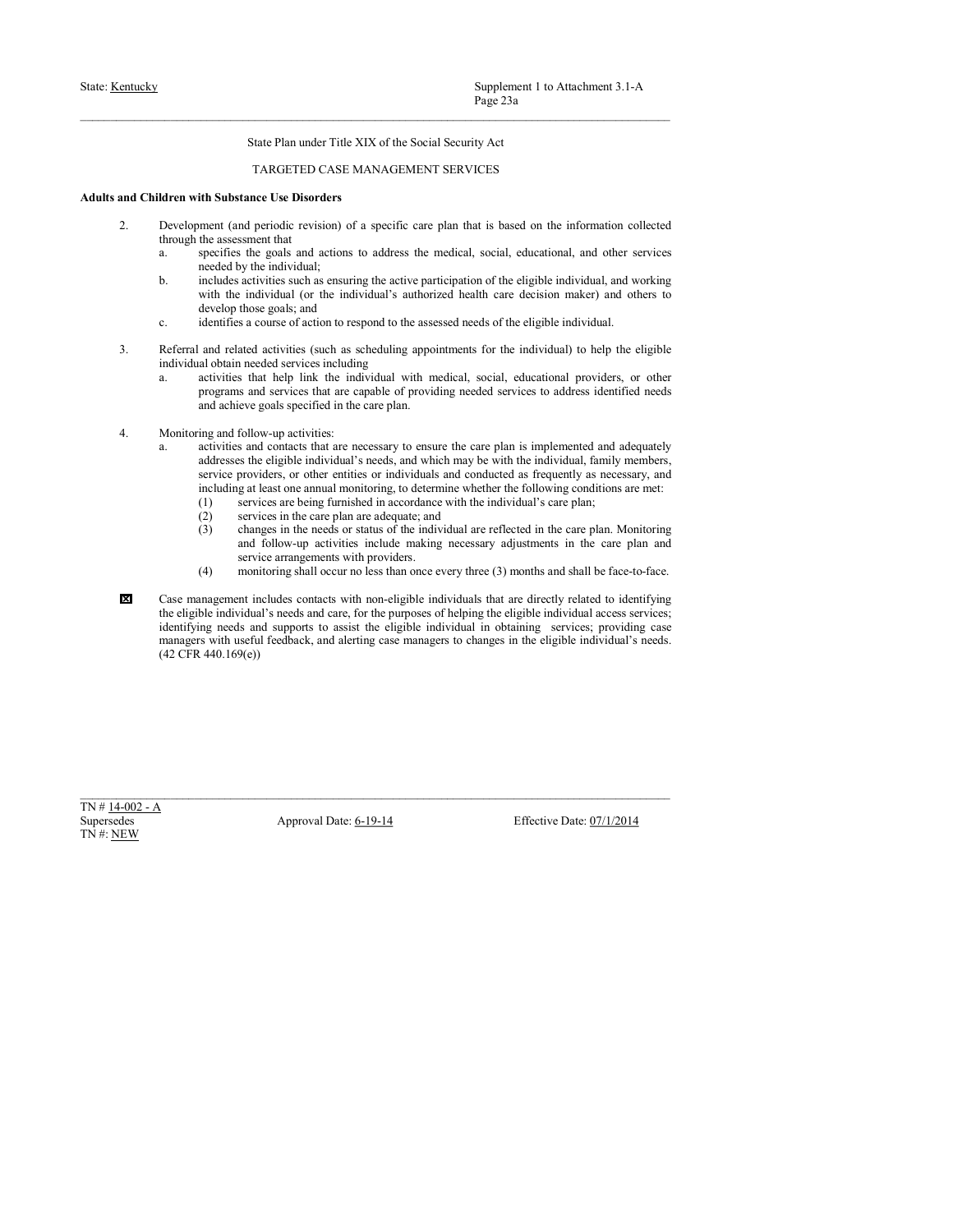- State: <u>Kentucky</u><br>
State: Plan under Title XIX of the Social Security Act<br>
TARGETED CASE MANAGEMENT SERVICES<br> **Adults and Children with Substance Use Disorders**<br>
E. Qualifications of providers (42 CFR 441.18(a)(8)(v) and 4
- Supplement 1 to Attachment 3.1-A<br>
Page 23b<br>
State Plan under Title XIX of the Social Security Act<br>
TARGETED CASE MANAGEMENT SERVICES<br>
nee Use Disorders<br>
(42 CFR 441.18(a)(8)(v) and 42 CFR 441.18(b)):<br>
services for this tar State: <u>Kentucky</u><br>
State: Hentucky<br>
State Plan under Title XIX of the Social Security Act<br>
TARGETED CASE MANAGEMENT SERVICES<br> **Adults and Children with Substance Use Disorders**<br>
E. Qualifications of providers (42 CFR 441.1
- State: <u>Kentucky</u><br>
State Plan under Title XIX of the Social Security Act<br>
TARGETED CASE MANAGEMENT SERVICES<br> **Adults and Children with Substance Use Disorders**<br>
E.<br>
Qualifications of providers (42 CFR 441.18(b)):<br>
1. Case **EXECUTE:** State Plan under Title XIX of the Social Security Act<br> **EXECUTE:** Plan under Title XIX of the Social Security Act<br> **TARGETED CASE MANAGEMENT SERVICES**<br> **AND**<br> **ANDETED CASE MANAGEMENT SERVICES**<br> **Qualifications** Supplement 1 to Attachment 3.1-A<br>
Page 23b<br>
State Plan under Title XIX of the Social Security Act<br>
TARGETED CASE MANAGEMENT SERVICES<br>
Iddren with Substance Use Disorders<br>
ations of providers (42 CFR 441.18(a)(8)(v) and 42 Supplement 1 to Attachment 3.1-A<br>
Page 23b<br>
State Plan under Title XIX of the Social Security Act<br>
TARGETED CASE MANAGEMENT SERVICES<br>
Identity and ALCOMETY SERVICES<br>
And the Substance Use Disorders<br>
and the fallowing auteg Supplement 1 to Attachment 3.1-A<br>
Trage 23b<br>
State Plan under Title XIX of the Social Security Act<br>
TARGETED CASE MANAGEMENT SERVICES<br>
ith Substance Use Disorders<br>
fractioners<br>
fractioners<br>
fractioner (42 CFR 441.18(a)(8) Supplement 1 to Attachment 3.1-A<br>
Page 23b<br>
State Plan under Title XIX of the Social Security Act<br>
TARGETED CASE MANAGEMENT SERVICES<br> **if Nubstance Use Disorders**<br> **if Substance Use Disorders**<br> **if Nubstance Use Disorders** Supplement 1 to Attachment 3.1-A<br>  $P_0$ ge 23b<br>
Sinte Plan under Title XIX of the Social Security Act<br>
TARGETED CASE MANAGEMENT SERVICES<br>
Iddress with Substance Use Disorders<br>
tains of providers (42 CFR 441.18(a)(8)(v) and Supplement 1 to Attachment 3.1-A<br>
Page 23b<br>
State Plan under Title XLX of the Social Security Act<br>
TARGETED CASE MANAGEMENT SERVICES<br> **if** Substitute 1 is Disorders<br>
the Substitute 1 is Disorders<br>
provides (42 CFR 441.18(a Supplement 1 to Attachment 3.1-A<br>
Page 23b<br>
State Plan under Title XIX of the Social Security Act<br>
TARGETED CASE MANAGEMENT SERVICES<br>
Identity and  $\Omega$  CFR 441.18(b)):<br>
Case management services for this unget group may be Supplement 1 to Attachment 3.1-A<br> **Proge 23b**<br>
State Plan under Title XIX of the Social Security Aet<br>
TARGETED CASE MANAGEMENT SERVICES<br> **iff Substance Use Disorders**<br> **iff Substance** Use Disorders<br> **iff** Substance User Di 2. Simplement 1 to Attachment 3.1-A<br>
2. Sime Plan under Title XIX of the Social Security Act<br>
2. TARGETED CASE MANAGEMENT SERVICES<br>
and Children with Substance Use Disorders<br>
and Children with Substance Use Disorders<br>
and Supplement 1 to Attachment 3.1-A<br>
Buge 23b<br>
State Plan under Trile XIX of the Social Security Act<br>
TARGETED CASE MANAGEMENT SERVICES<br>
Identify a HARGETED CASE MANAGEMENT SERVICES<br>
Line management services for this unequel Supplement 1 to Attachment 3.1-A<br>
Plage 23b<br>
Since Plan under Title XIX of the Social Security Act<br>
TARGETED CASE MANAGEMENT SERVICES<br>
Iddress and or individuals (Security and 42 CFR 441.13(b)):<br>
Internal for individual ( Supplement 1 to Attachment 3.1-A<br> **Examplement 1 to Attachment 3.1-A**<br> **Page 23b**<br> **State Plan under Tride XIX of the Social Security Act**<br> **TARGETED CASE MANAGEMENT SERVICES**<br> **Eth Substance Use Disorders**<br> **Constrained;** Supplement I to Attachment 3.1-A<br>
From 23b<br>
Since Plan under Title XIX of the Social Servicy Act<br>
TARGETED CASE MANAGEMENT SERVICES<br>
Identity of the administrative capacity of the administrative capacity<br>
action of provid Supplement 1 to Attachment 3.1-A<br>
Page 23b<br>
State Plan under Title XIX of the Social Security Act<br>
TARGETED CASE MANAGEMENT SERVICES<br>
ith Substance Use Disorders<br>
ith Substance Use Disorders<br>
ith Substance Use Disorders<br> Surpelement 1 to Attachment 3.1-A<br>
State Plan under Tride XIX of the Social Security Act<br>
determines the substrate Use Disorders<br>
determines documentation of state of services for this unperfect provides do provides and p Supplement 1 to Attachment 3.1-A<br>
Singlet 23N<br>
TARGETED CASE MANAGEMENT SERVICES<br>
THEORY ARGENERY SERVICES<br>
Identity of the Singlet growing to document and maintain individual case of provident and provident individual ca Page 23b<br>
State Plan under Title XIX of the Social Security Act<br>
TARGETED CASE MANAGEMENT SERVICES<br> **ith Substance Use Disorders**<br> **Constrained Factor** (42 CFR 441.18(a)(8)(v) and 42 CFR 441.18(b)):<br>
anagement services for State Plan under Trile XIX of the Social Security Act<br>
TARGETED CASE MANAGEMENT SERVICES<br>
Identity and AC (FR 441.18(a)8)(v) and A2 (FR 441.18(b));<br>
Later emangement services for ministrative experience in the syntem of t State Plan under Trile XIX of the Social Security Act<br>
TARGETED CASE MANAGEMENT SERVICES<br> **If)** Substance Use Disorders<br>
floculates: for this day of the Substance Use Disorders<br>
floculates; for this day of the Substance C Since Plan under Thie XIX of the Social Security Act<br>
dirent with Sabitance Use Disorders<br>
and a CFR 441.18(a)8)(y) and 42 CFR 441.18(b)).<br>
Lands of providers in a most disc commence entrationer. An individual genetic<br>
co TARGETED CASE MANAGEMENT SERVICES<br>
ith Substance Use Disorders<br>
ith Substance Use Disorders<br>
provides (42 CFR 441.18(a)(8)(v) and 42 CFR 441.18(a))):<br>
mangement services for this target group may be provided by enrolled K **Solution with Substance Use Disorders**<br>
Solutionites of provided as the following stregged as the requirement street for this interaction of this interaction of the following stregged as provided by carried by the respec altern with Substrance Use Disorelers<br>
according (FA CHI ARTS ON) was degree in a behavior and the formula component of Arts or Sciences degree in a behavior in a behavior in a behavior and the formula component including
	-
	-
	- -
		-
		-
		-
		-
		-
		-
	- -
		-
- f providers (42 CFR 441.18(a)(8)(v) and 42 CFR 441.18(b)):<br>
is a nay of the following caregoises:<br>
a nany of the following caregoises:<br>
a nany of the following caregoises:<br>
Commonwealth of Kenucky or who is supervised by *f* provides (dd. CFR 441.18(a)(8)(y) and 42 CFR 441.18(b)):<br>
management services for this target group may be provided by emploid Kentucky Medicaid<br>
Individual paratitioner. An individual paratitioner who is kentured by t Case management services for this target group may be provided by emrolled Kentucky Medicard<br>
La minimum of the distribution providents who is knowned by the respective bound in the scenarion of the scenarion of the scena anagement services for this harmonic party-be physical representation of energy and particular presentation of the respective both interactions and the properties of energy the required between the setting presentation of is not of the form behavior increases and the following minimum requires the properties beach the science of the substitute of the science precision of Kennatove of the substitute of the substitute for the one of the subst a. Including mechanics: An individual particles<br>are the increase who is a successful of benches the case of case management training<br>by the case management of case management training the state management of the<br>state man Commonwealth of Remands or whis is supervivad by a licensed practitioner to reader beat the result property. groups of more than one intellectual pieces and the more than the more than one intellectual pieces of property. severes and/or bill Kemicity Medicani, and completion of recertifications and forest<br>positive proper. A group of more than one individually licenced and mon-foremed bash<br>beheaves entity to revide health services and bill K Provide groups: A group of more than one individually loscened practitioness who forms a<br>business entity to render health services and bill Kentucky Medicaid.<br>Licensed organization: A business entity that emplys licensed a busines can<br>be havior and the forecone shall behavior and non-licensed beath<br>the forecone and non-licensed training professional, and is licensed training the professional<br>provision mass meter the following criteria:<br>
Pro I account or payer and the interior state and the mphris licented and non-licensed by the symmetric and the month of Neutraly Medicials.<br>
The medicine constraints experiments are at least two first two months of the serves professional and is lied results and health services and bill Kentucky Medicaid.<br>
The mean metall be following criteria:<br>
Because the following criteria:<br>
Because and the following criteria:<br>
Because and individual based a 2. Provides runs mate the fillularity critical in the Commonwealth of Kenthacky heliotechnol includes a Newton Individual is extra revisting the proposition of reduced as the bottomatic method as the state and state inclu b. Demonstrate experience is via the population of individuals with between the distribution of the state of the state of the state of the state of the state of the state of the state of the state of the state of the stat relation to the particular services provided;<br>
Flave the administrative capacity to provide quality of services in accordance with<br>
Clear licensine capacity to according the provides documentation of services and costs;<br>
	-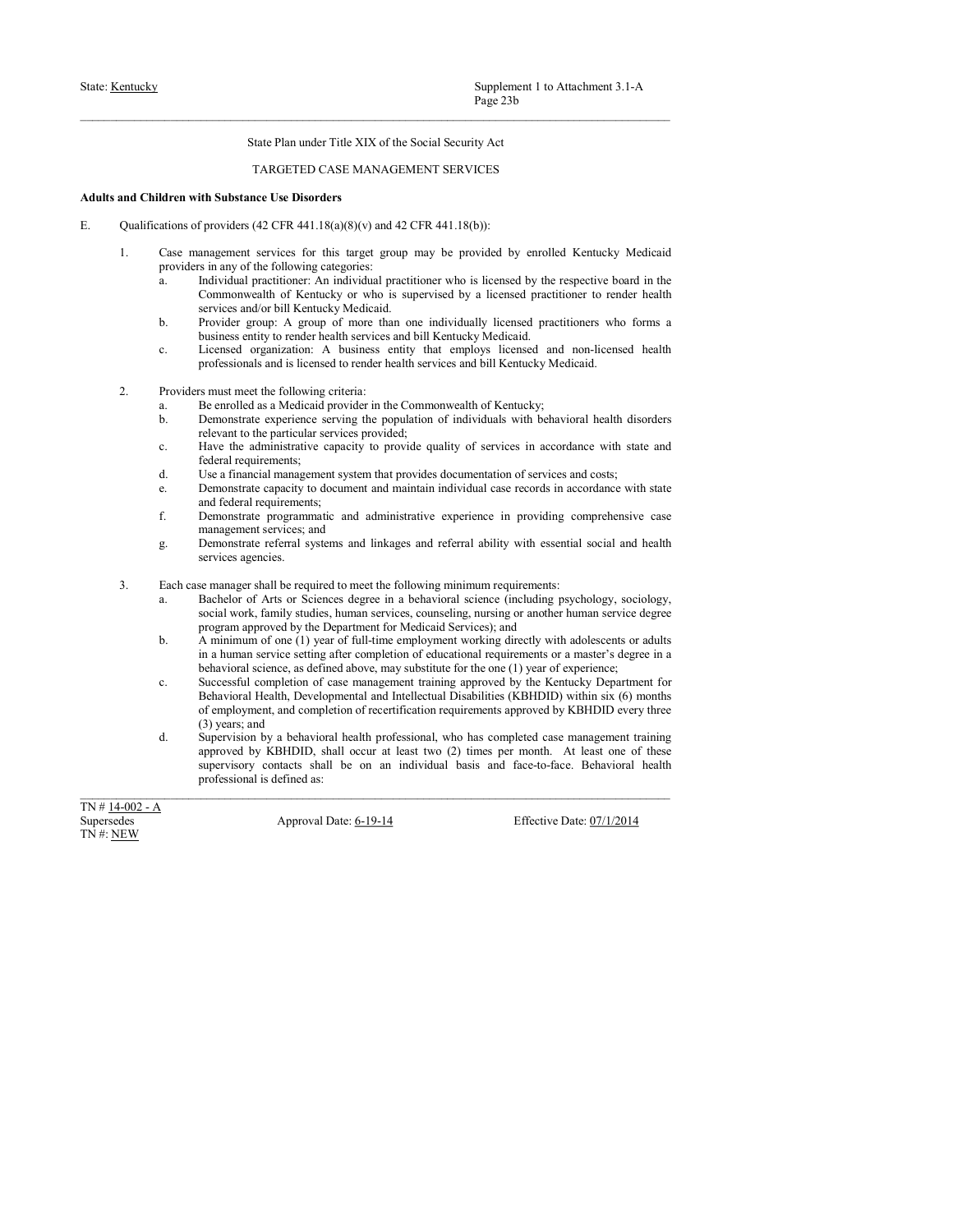- State: <u>Kentucky</u><br>
Page 23c<br>
State Plan under Title XIX of the Social Security Act<br>
TARGETED CASE MANAGEMENT SERVICES<br>
Adults and Children with Substance Use Disorders<br>
(1) Individuals at are licensed and have autonomous f State: <u>Kentucky</u><br>
State: Hentucky<br>
State Plan under Title XIX of the Social Security Act<br>
TARGETED CASE MANAGEMENT SERVICES<br>
Adults and Children with Substance Use Disorders<br>
(1) Individuals that are licensed and have aut
	-
	-
	-
	-
	-
	-
	-
	- Physician
	- Psychiatrist
	-

# Or

- -
	-
	-
	-
	-
	-
- Page 23c<br>
Rate Plan under Title XIX of the Social Security Act<br>
ARGENETED CASE MANAGEMENT SERVICES<br>
viduals that use focused and lawe autonomous functioning:<br>
A dévanced Practice Registered Nurse (APEN)<br>
Licensed Martinge

- -
- nte Plan under Title XLX of the Social Security Art<br>
ARGETED CASE MANAGEMENT SERVICES<br>
ce Use Disorders<br>
viduals that are licensed and have autonomous functioning:<br>
Ark and Worder Therapic Regulated Nurm (APRI)<br>
Licensed C are Plan under Trile XIX of the Social Security Act<br>ARGETED CASE MANAGEMENT SERVICES<br>
viduals that are licensed and have autonomous functioning:<br>  $\bullet$  Advanced Practice Registered Nurse (APRN)<br>
Licensed Öursion Marings and (1) Individuals that net lectrocoles following the electrocoles following the matrices of Chinamic Case (APRN)<br>
• Licensed Chinais IScosic (APRN)<br>
• Licensed Chinais IScosic (LeSW)<br>
• Licensed Profesional Chinais (MFT)<br>
• re Use Disorders and have autonomous functioning;<br>
and Marke Particle Registered Mure (APRN)<br>
• Licensed Christia Scelar Werker (LCSW)<br>
• Licensed Murisge and Family The anpid (LMFT)<br>
• Licensed Professional Clinical Couns Viduals that are licensed and have autonomean functioning:<br>
A Licensed Charial Scient Word-eard, CMF(N)<br>
Licensed Murringe and Family (Interprise (LMF)<br>
Licensed Paythological Fractioner<br>
Licensed Paythological Fractioner Voltain that the therestor in the weather<br>monomonic Unreductor CENN)<br>• Licensed Climical Sectius Worker (CENN)<br>• Licensed Murringe and Fundily Therespiral (LMFT)<br>• Licensed Myringean of Fundily Theoretical<br>Figure 1.1 (Lat A Marancel Praisance Marian (APRIN)<br>
• Licensed Clinical Social Worker (LCSW)<br>
• Licensed Mariang and Funity Therepse (LMFT)<br>
• Licensed Professional Clinical Councelor<br>
• The Department of Professional Art Theoreties<br>
• F Lecenced Nursinge and Family Truespact (LASFY)<br>
• Licenced Propissional Clinical Counseler<br>
• Licenced Propissiongal Tractitioner<br>
• Licenced Propissiongal Tractitioner<br>
• Full-time experiments<br>
• Propision of the specia • Licensed Marriage and Family Therapist (MPF)<br>• Licensed Professional Clinical Counselor<br>• Licensed Psychological Practitioner<br>• Licensed Psychological Practitioner<br>• Licensed Psychologist<br>• Psysicianis<br>• Physicianis<br>• Cy Or<br>
Confined Psychologiett Associate<br>
• Centrical Psychologiett Associate<br>
• Licensel Psychologiett Associate<br>
• Licensel Psychologiett Associate<br>
• Centrical Scelar Worker, Master Level<br>
• Licensel Professional Confined CO Moster's level Individuals listed below under supervision:<br>
Control Paypological Acoustic<br>
Licensed Muntings and Tennity Thermy Associate.<br>
Licensed Muntings: and Tennis (November Date: The Control Control Control Cont (2) Master's level hail viriables listed below under supervision:<br>
• Certified Psychologist<br>
• Licensed Psychologist<br>
• Licensed Marriage and Family Therapy Associate.<br>
• Certified Social Worker, Master Level<br>
• License
	-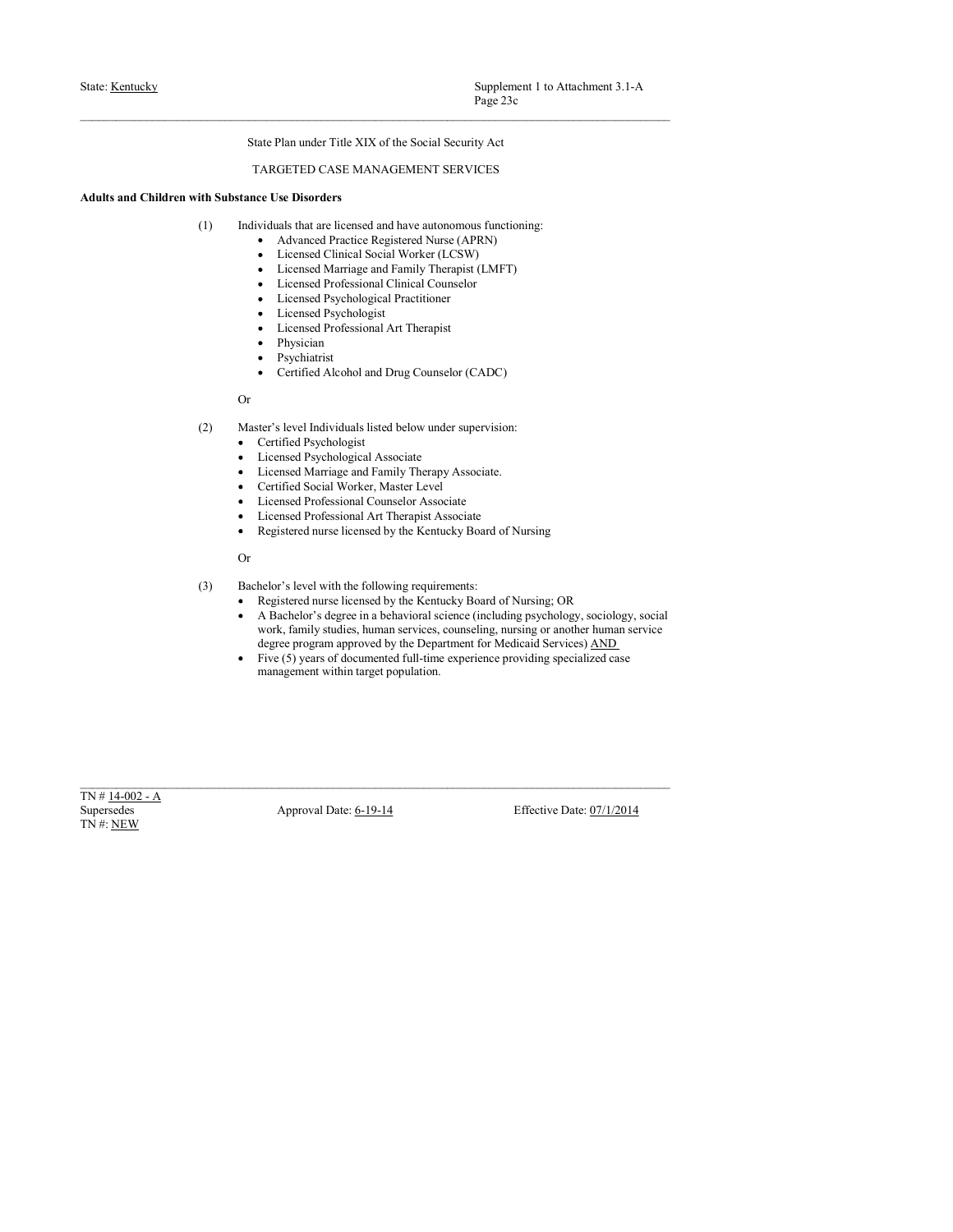Supplement 1 to Attachment 3.1-A<br>
Page 23d<br>
state Plan under Title XIX of the Social Security Act<br>
TARGETED CASE MANAGEMENT SERVICES<br>
are Use Disorders<br>
test (1.18(a)(1)):<br>
at 441.18(a)(1)):<br>
for ease management services w State: <u>Kentucky</u><br>
State: <u>Kentucky</u><br>
State Plan under Title XIX of the Social Security Act<br>
TARGETED CASE MANAGEMENT SERVICES<br> **Adults and Children with Substance Use Disorders**<br>
F.<br>
Freedom of choice (42 CFR 441.18(a)(1) State: <u>Kentucky</u><br>
State: Hentucky<br>
State Plan under Title XIX of the Social Security Act<br>
TARGETED CASE MANAGEMENT SERVICES<br>
Adults and Children with Substance Use Disorders<br>
F.<br>
Freedom of choice (42 CFR 441.18(a)(1):<br>
T Supplement 1 to Attachment 3.1-A<br>
Frage 23d<br>
State Plan under Title XIX of the Social Security Act<br>
TARGETED CASE MANAGEMENT SERVICES<br>
and Children with Substance Use Disorders<br>
Freedom of choice (42 CFR 441.18(a)(1)):<br>
Th **supplement** 1 to Attachment 3.1-A<br> **Fage 23d**<br> **State Plan under Title XIX of the Social Security Act**<br> **TARGETED CASE MANAGEMENT SERVICES**<br> **Rand Children with Substance Use Disorders**<br> **Errodom of choice (42 CFR 441.18 EXECUTE 1.** Eligible inducture individuals will have free conditional distribution of the social Security Act<br> **1. Action Texture in the Substance Use Disorders**<br> **Action of choice (42 CFR 441.18(a)(1)):**<br>
The State assu Supplement 1 to Attachment 3.1-A<br>
Page 23d<br>
State Plan under Title XIX of the Social Security Act<br>
TARGETED CASE MANAGEMENT SERVICES<br>
Identified in this substance Use Disorders<br>
of choice (42 CFR 441.18(a)(1)):<br>
are assure

- 
- 
- 
- 2. Eligible individuals will have free choice of any qualified Medicaid providers of other choice of any qualified Medicaid providers and Children with Substance Use Disorders<br>
and Children with Substance Use Disorders<br>
Fr Supplement 1 to Attachment 3.1-A<br>
Page 23d<br>
State Plan under Title XIX of the Social Security Act<br>
TARGETED CASE MANAGEMENT SERVICES<br>
Idren with Substrance Use Disorders<br>
Idren with Substrance Use Disorders<br>
Idren with Sub State: <u>Kannacky</u><br>
State: Plan under Title XIX of the Social Security Act<br> **Adults und Children with Substate:** Use Discover TARGETED CASE MANAGEMENT SERVICES<br>
Free Moon of choice 4:2 CFR 441.18(o)(1):<br>
The State accures Supplement 1 to Attachment 3.1-A<br>
Puge 23d<br>
Sure Plan under Trile XIX of the Social Security Act<br>
TARGETED CASE MANAGEMENT SERVICES<br>
Identicativities of eligible individuals with development services will not restrict an Supplement 1 to Attachment 3.1-A<br>
Figs: 23d<br>
Since Plan under Trile XIX of the Social Security Act<br>
Here with Sabstance Use Divorders<br>
ACAGEMENT SERVICES<br>
ATAGEMENT CASE ARANGEMENT SERVICES<br>
of choice (42 CTR 441.18(o)(1) Supplement i to Attachment 3.1-A<br>
<sup>Page</sup> 23d<br>
Sinte Plan under Tsile XIX of the Social Security Act<br> **TARGETED CASE MANAGEMENT SERVICES**<br>
Iddress receives will not restrict an individual's free choice of<br>
notionic equalit services: Since  $\frac{\text{Number: Kumbel}}{\text{Page: Max}}$ <br>
Since Plate under Tide NIX of the Social Security Act<br>
Adults and Children with Schemeser Use Diversion<br>
Adults and Children with Schemeser Use Diversion<br>
CFR 441.18(a)(1):<br>
The Society and the **EXECUTE:** From the Attachment 3.1-A<br>
State Plan under Title XIX of the Social Security Act<br>
The State assures that the provision of case management series will not restrict an individual's free choice of<br>
Treedom of choi
- 

- 
- **Sinc Plan under Tole XIX of the Social Security Act**<br> **1. TARGETED CASE MANAGEMENT SERVICES**<br> **2.** The Suds assues that the provision of case management services will not extrict an individual's free choice of<br> **1.** For State Plan under Tide XIX of the Social Security Act<br>
TARGETED CASE MANAGEMENT SERVICES<br> **Identifying the University of Case manugements** services will not restrict an individual's free choice of<br>
a serves that the provis TARGETED CASE MANAGEMENT SERVICES<br> **2. Track standard with Substance Use Disorders**<br> **2. The State assocy dual the provision of exerce management services will not restrict an individual's free choice of<br>
2. The State ass** TARGETED CASE MANAGEMENT SERVICES<br>Identity and the provision of case management services will not restrict an individual's free choice of<br>a substitute of sections (OR)(A)(2)) of the Act.<br>
Eligible individuals will have fr Idrea with Substrance Use Disorders<br>of casets of the provision of ease management services will not restrict an individual's five choice of<br>a winding of scaling Disorder of server choice of any qualified Medicaid provider Idren with Substance Use Disorders<br>of choice (42 CFR 441.18(a(1)):<br>of choice (42 CFR 441.18(a)(1)):<br>and more areasses than the provision of ease management services will not restrict an individual's free choice of<br>this in Freedom of choice Ecc UVR 441.18( $\phi$ )(1) and 42 CFR 441.18( $\phi$ ) and the agency's are management services with an original interpersion of case management services of any qualified. Medicaid provider within the specified is e assures that the provision of case management services will not restrict an individual's free choice of<br>in involution of section 1992(( $\chi$ 23) of the Act.<br>Eligible individuals will have free choice of any qualified M providers in violation of section 1902(a)(23) of the Act.<br>
1. Eigible individuals will have the choice of any qualified Medicaid provider within the specified<br>
2. Eigible individuals will have free choice of any qualified 1. Eigenba individuals will note that calculate the plan does not due to calculate the plan does not due to calculate the plan does not due to the plan does not determined by the maximum of the plan does not due to the pl government and interesting the priori particles of root purpose.<br>
The properties of the purpose or purpose of the purpose of the purpose of the purpose or purpose or purpose. The properties of the purpose of this same pur II Interig grows consists of clighter antivirty developmental dissolution or with choose neutral<br>dissolvered and the spatial behavior and provide of each numerous equals of<br>series: intimatively the discolution of the dis ilness. Providers are limited to qualified Medicaid providers of case management services<br>ensuring that individuals with developmental disabilities or with chronic mental illness receives<br>services:<br>H. Access to Services (
	-
-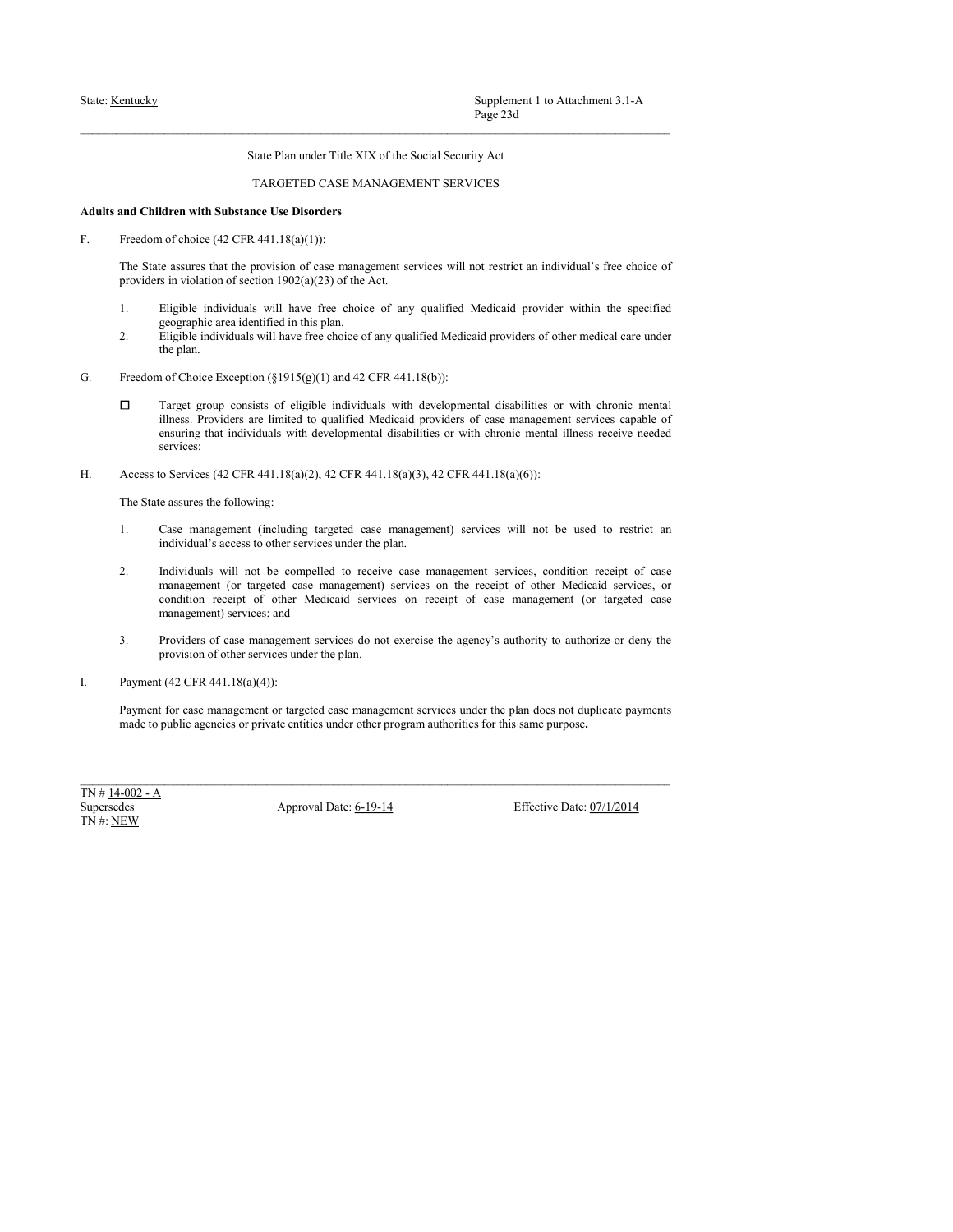Supplement 1 to Attachment 3.1-A<br>
Page 23e<br>
State Plan under Title XIX of the Social Security Act<br>
TARGETED CASE MANAGEMENT SERVICES<br>
nee Use Disorders<br>  $1.8(a)(7)$ :<br>  $1.8(a)(7)$ :<br>
The dates of the case management services; (i State: <u>Kentucky</u><br>
State: Hentucky<br>
State Plan under Title XIX of the Social Security Act<br>
TARGETED CASE MANAGEMENT SERVICES<br>
Adults and Children with Substance Use Disorders<br>
J. Case Records (42 CFR 441.18(a)(7)):<br>
Provid State: <u>Kentucky</u><br>
State: <u>Kentucky</u><br>
State Plan under Title XIX of the Social Security Act<br>
TARGETED CASE MANAGEMENT SERVICES<br> **Adults and Children with Substance Use Disorders**<br>
J. Case Records (42 CFR 441.18(a)(7)):<br>
Pr Supplement 1 to Attachment 3.1-A<br>
Page 23c<br>
State Plan under Title XIX of the Social Security Act<br>
TARGETED CASE MANAGEMENT SERVICES<br>
and Children with Substance Use Disorders<br>
Case Records (42 CFR 441.18(a)(7)):<br>
Provide **EXECUTE:** Supplement 1 to Attachment 3.1-A<br>
Fage 23c<br>
State Plan under Trile XIX of the Social Security Act<br>
TARGETED CASE MANAGEMENT SERVICES<br> **And Children with Substance Use Disorders**<br> **Case Records** (42 CFR 441.18(a) **EXECUTE:** Supplement 1 to Attachment 3.1-A<br> **Page 23:**<br> **State Plan under Title XIX of the Social Security Act**<br> **And Children with Substance Use Disorders**<br> **And Children with Substance Use Disorders**<br> **Case Records (42 Supplement 1** to Attachment 3.1-A<br> **Example 2.3e**<br> **Example 2.2e**<br> **Example 2.2e**<br> **Example 2.4ervices received and Children with Substance Use Disorders<br>
<b>Case Records (42 CFR 441.18(o)7):**<br> **Example 2.6ervices requires individual has declined services in the care plan;** (vi) The need for Services in the care plan; (vi) The need for the care plan; (vi) The care plan; (vi) The care plan; (vi) The care plan; (vi) The care plan; (vi) The ne Supplement 1 to Attachment 3.1-A<br>
Page 23e<br>
Stute Plan under Title XIX of the Social Security Act<br>
TARGETED CASE MANAGEMENT SERVICES<br>
and Children with Substance Use Disorders<br>
Case Records (42 CIR 441.18(a)(7)):<br>
Provides State: <u>Kentucky</u><br>
State: Han under Title XIX of the Social Security Act<br>
Page 23e<br>
State Plan under Title XIX of the Social Security Act<br>
TARGETED CASE MANAGEMENT SERVICES<br>
Adults and Children with Substance Use Disorders Supplement 1 to Antachment 3.1-A<br>
<sup>1</sup>hige 25e<br>
<sup>1</sup>High and Children with Substance Use Disorders MANAGEMENT SERVICES<br> **And Children with Substance Use Disorders**<br> **Case Records**<br> **Case Records**<br> **Case Records**<br> **Case Reco** Supplement 1 to Attachment 3.1-A<br>
<sup>Page 23-<br>
Situe Plan under Title XIX of the Social Security Act<br>
TARGEETED CASE MANAGEMENT SERVICES<br>
Identity Act<br>
Identity and Table and Case management activities are an integral and i</sup> Surpelament 1 to Attachment 3.1-A<br>
State Plan under Trie XIX of the Social Security Act<br>
State Medica<br>
The CoVETED CASE MANAGEMENT SERVICES<br>
Identify and the proceeding AC (ACTE) CASE MANAGEMENT SERVICES<br>
Identify and the

- -
- Supplement I to Attachmost 3.1-A<br>
Sime Plan under Tsile XIX of the Noein) Security Act<br>
TARGETED CASE MANAGEMENT SERVICES<br>
and Children with Substance Use Disorders<br>
and Children with Substance User (2.1 CFF 441.1 Ne)(V)) Supplement 1 to Attachment 3.1-A<br> **Experiment Solution** This NX of the Social Security Act<br>
1 TARGETLED CASE MANAGEMENT SERVICES<br> **Education with Substance Use Disorders**<br>
econstitute the **Formation Case management** activ Supplement 1 to Attochment 3.1-A<br>
Hage 23.<br>
State Plan under Trile XIX of the Social Security Act<br>
delta with Substance Use Disorders<br>
decay with Substance Use Disorders<br>
and delta and decument for all individuals receivi Supplement 1 to Attachment 3.1-A<br>
State Plan under Tride XIX of the Social Security Act<br>
TARGEEED CASE MANAGEMENT SERVICES<br>
determ with Substance Use Disorders<br>
or the Substance Use Disorders<br>
or the Substance Use Disorde Supplement 10. Autochromat Table XIX of the Social Security Act<br>
TARGETED CASE MANAGEMENT SERVICES<br>
THE COMPLETED CASE MANAGEMENT SERVICES<br>
International completion of document for all individuals receiving one management Page 23c<br>
State Plan under Trile XIX of the Social Security Act<br>
Moren with Substance Use Hörsters<br>
recreds (42 CFR 441.18(o)(7):<br>
as maintain case records that document for all individuals receiving case management as fol State Plan under Title XIX of the Social Security Act<br>
TARGETED CASE MANAGEMENT SERVICES<br>
Identity and the Society and Hermannic for all rigitivitials; receiving case management as follows: (i)The<br>
metamorial (42 CFR 441. State Plan under Fitle XIX of the Social Security Act<br>
TARGETED CASE MANAGEMENT SERVICES<br> **State and CASE ACT CFR** 441.18(a)(7)):<br> **Arrangement and CASE ACT CFR** 441.18(a)(7)):<br> **Only the mass records that document for al** TARGETED CASE MANAGEMENT SERVICES<br>
Case Records (2) CTR 4411 NS( $\eta$ ))?<br>
Foresides management services of case management services or the gradient<br>
Frequencies of the distribution of the case management services (and the TARGETED CASE MANAGEMENT SERVICES<br>
determ with Substance Use Disorders<br>
consider a memberical considered by Disorders<br>
consider a memberical consideration of a memberical consider a memberical consider a<br>
determinant as r Idensi with Substance Use Disorders<br>
enerts (42.3% 444.13(6)(7)):<br>
the individual, (8) The dues of the case management service; (ii)) the anne of the provider geony (1)<br>
the individual, (8) The dues of the case management deten with Substance Use Dhorster<br>condectary and individualis receiving case management as follows: (i)The<br>maintain case records that document for all individuals receiving case management with<br>equality in the Acts. (ii) t Providers maintain case records that decurate for all individuals receiving case management stochlows (i)The meaning and the existence of the content particular corrections and the content particular and the content parti is maintain case records that document for all individuals receiving ease management as follows: (ii)The mann of the provider agency (if the distriction) and the person provider asset content of all individuals (ii) The da inequals the component of simulation (symbol) dottains are the Simula Marinet State Model and National State in<br>equalitative for excited defined in \$460.00 when the case management at which said delivery of suberplainter 2. Case meangement does not include and Tsicherd Euricacial Date include the measurement and the distribution of the state of the state of the state of the distribution of the state of the state of the state of the state 2.<br>
Case management does not include, and Federal Financial Particuption (FFP) is not a<br>
expenditures for, services defined in §440.169 when the case management activities constitute<br>
delivery of underlying medical, educa
	- $1905(c)$
	-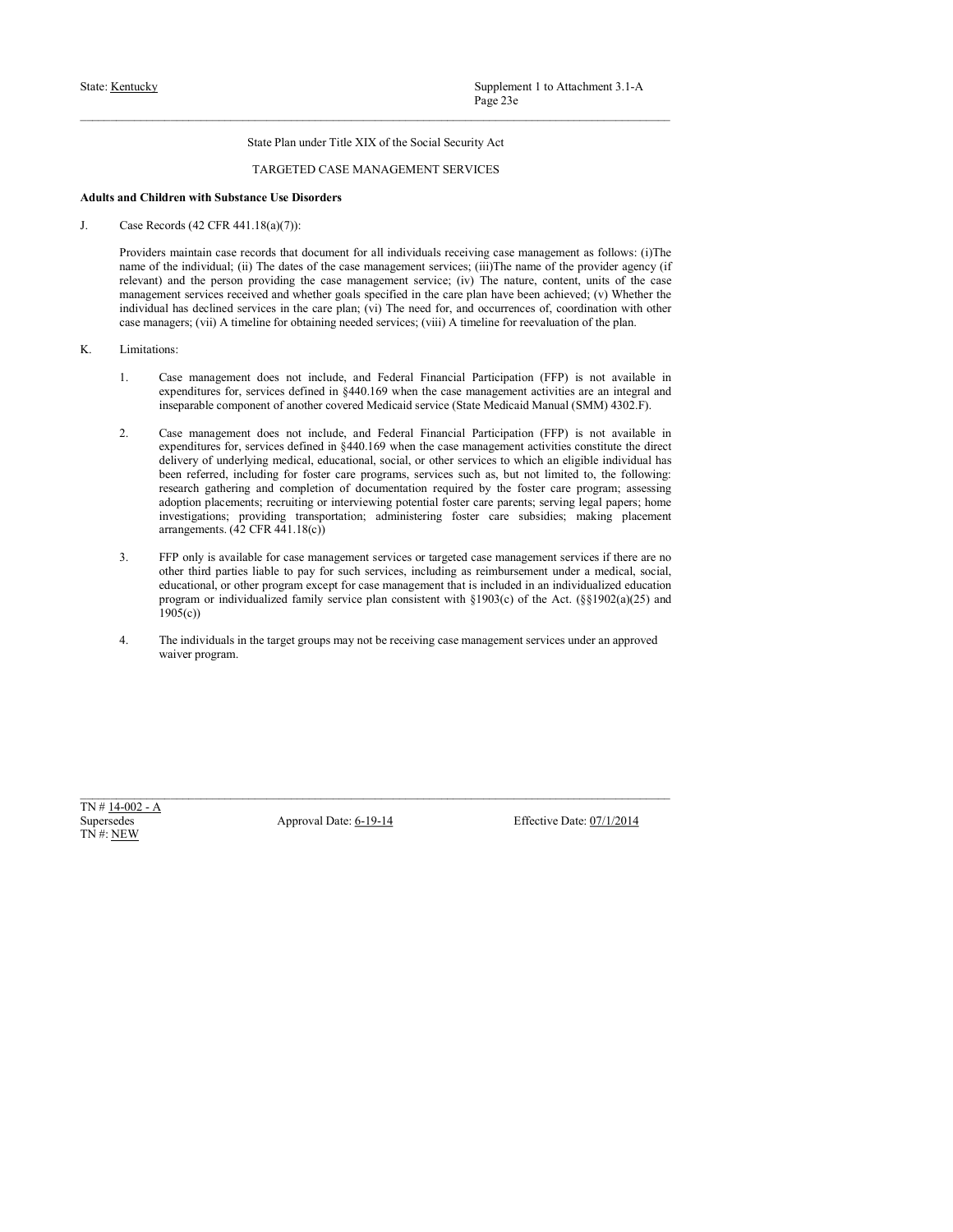# State: <u>Kentucky</u><br>
State: Hentucky<br>
State Plan under Title XIX of the Social Security Act<br>
TARGETED CASE MANAGEMENT SERVICES<br> **Adults and Children with Co-occurring Mental Health or Substance Use Disorders and Chronic or C** Supplement 1 to Attachment 3.1-A<br>
Page 24<br>
State Plan under Title XIX of the Social Security Act<br>
TARGETED CASE MANAGEMENT SERVICES<br>
ccurring Mental Health or Substance Use Disorders and Chronic or Complex<br>
Regulations 441 State: <u>Kentucky</u><br>
Page 24<br>
State Plan under Title XIX of the Social Security Act<br>
Adults and Children with Co-occurring Mental Health or Substance Use Disorders and Chronic or Complex<br>
Physical Health Issues<br>
Target Group State: <u>Kentucky</u><br>
State: Health Issues<br>
State Plan under Title XIX of the Social Security Act<br>
TARGETED CASE MANAGEMENT SERVICES<br>
Adults and Children with Co-occurring Mental Health or Substance Use Disorders and Chronic State: <u>Kentucky</u><br>
State Plan under Title XIX of the Social Security Act<br>
TARGETED CASE MANAGEMENT SERVICES<br>
Adults and Children with Co-occurring Mental Health or Substance Use Disorders and Chronic or Complex<br>
Physical H

- - -
- State: <u>Kentucky</u><br>
State: Plan under Title XIX of the Social Security Act<br>
TARGETED CASE MANAGEMENT SERVICES<br> **Adults and Children with Co-occurring Mental Health or Substance Use Disorders and Chronic or Complex<br>
Physica** 1. Have at least one of the following types disorders: Supplement 1 to Attachment 3.1-A<br>
Proge 24<br>
Stute Plan under Title XIX of the Social Security Act<br>
didren<br>
in TAROETED CASE MANAGEMENT SERVICES<br>
didren<br>
with Co-occurring Mental Health or Substance Use Disorders and Chron Supplement 1 to Attachment 3.1-A<br>  $P_2 = 24$ <br>
Sinte Plan under Title XIX of the Social Security Act<br>
TARGETED CASE MANAGEMENT SERVICES<br>
Issues<br>
16deren with Co-occurring Mental Health or Substance Use Disorders and Chronic Supplement 1 to Attachment 3.1-A<br>
Page 24<br>
State Plan under Title XLX of the Social Security Act<br>
TARGETED CASE MANAGEMENT SERVICES<br>
with Co-occurring Mental Health or Substance Use Disorders and Chronic or Complex<br>
fifth Supplement 1 to Attachment 3.1-A<br> **Page 24**<br>
State Plan under Title XIX of the Social Security Act<br>
TARGETEED CASE MANAGEMENT SERVICES<br>
with Co-occurring Mental Health or Substance Use Disorders and Chronic or Complex<br>  $\$ Supplement 1 to Attachment 3.1-A<br> **Enge 24**<br> **State Plan under Trile XIX of the Social Security Act**<br> **TARGLITED CASE MANAGEMENT SERVICES**<br> **Continuous period of a continuous period of a continuous period of a continuous** Supplement 1 to Attachment 3.1-A<br>
Page 24<br>
Faste Plan under Tele XIX of the Social Security Act<br>
TARGETED CASE MANAGEMENT SERVICES<br>
with Co-occurring Mental Health or Substance Use Disorders and Chronic or Complex<br>
first Supplement 1 to Attachment 3.1-A<br>
Nage 24<br>
Sinte Plan under 1 site XIX of the Social Security Act<br>
TARGETED CASE MANAGEMENT SERVICES<br> **if The Concerning Mental Health or Substance Use Disorders and Chronic or Complex<br>
def** Supplement 1 to Attachment 3.1-A<br>
State Plan under Trile XIX of the Social Security Act<br>
The Constant of The Constant Constant Constant Constant Constant Constant<br>
Internal discussions with the Society of the Constant Con Supplement 1 to Attachment 3.1-A<br>
Prog-24<br>
Statis Plan under Tries XIX of the Steelal Security Act<br>
TARGETED CASE MANAGEMENT SERVICES<br>
with Co-occurring Mental Health or Substance Use Disorders and Chronic or Complex<br>
fri Supplement 1 to Attachment 3.1-A<br>
Phps<sup>2</sup>24<br>
State Plan under Trile XIX of the Social Security Act<br>
TARGETED CASE MANAGEMENT SERVICES<br>
with Co-occurring Mental Health or Substance Use Disorders and Chronic or Complex<br>
fri Supplement 1 to Attachment 3.1-A<br>
Hage 24<br>
TARGETED CASE MANAGEMENT SERVICES<br>
TARGETED CASE MANAGEMENT SERVICES<br>
with Co-eccurring Mental Health or Substance Use Disorders and Chronic or Complex<br>
are disordered to be at h Surplement 1 to Attachment 3.1-A<br>
Share Plan under Trite XIX of the Social Security Act<br>
1 ARGELIED CASE MANAGUMLEY SERVICES<br> **video state of the following Mental Health or Substance Use Disorders and Chronic or Complex<br>** Supplement 1 to Attachment 3.1-A<br>
Page 24<br>
State Plan under Title XIX of the Social Security Act<br>
TARGETED CASE MANAGEMENT SERVICES<br>
with Co-occurring Mental Health or Substance Use Disorders and Chronic or Complex<br>
price Supplement 1 to Attachment 3.1-A<br>
Supplement 1 to Attachment 3.1-A<br>  $\rho_{\text{app}}$ <br>
State Plan under Title XIX of the Social Security Act<br>
TARGETEED CASE MANAGEMENT SERVICES<br> **Finding Concertaints** Manual Health or Substance Page 24<br>
State Plan under Trile XIX of the Social Security Act<br>
TARGETED CASE MANAGEMENT SERVICES<br> **THE CONSTRENT CASE AND AND THE CASE AND ASSEMENT SERVICES**<br> **State The Consequent State And Hereaft or Substance Use Diso** State Plan under Title XIX of the Social Security Act<br>
TARGETED CASE MANAGEMENT SERVICES<br>
TORRORIDENT CO-occurring Mental Health or Substance Use Disorders and Chronic or Complex<br>
sinth Co-occurring Mental Health or Subst State Plan under Trile XIX of the Social Security Act<br>
TARGETED CASE MANAGEMENT SERVICES<br>
THE Concernring Mental Health or Substance Lise Disorders and Chronic or Complex<br>
fricheral Regulations 441.18(a)(3)(i) and 441.18( State Plan under Tride XIX of the Social Security Act<br>
TARGETED CASE MANAGEMENT SERVICES<br>
escurring Mental Health or Substance Use Disorders and Chronic or Complex<br>
escurring Mental Health or Substance Use Disorders<br>
and TARGETED CASE MANAGEMENT SERVICES<br>  $\alpha$ -occurring Mental Health or Substance Use Disorders and Chronic or Complex<br>
allegedations 441.18(a)(8)(i) and 441.18(a)(9)):<br>
a alults and obildres who:<br>
a different propositions:<br>
a **and Children with Co-occurring Mental Health or Substance Use Disorders and Chronic or Complex<br>
21. Have a chero of the following types diavoleties:<br>
The target group includes adults and children who:<br>
2. Have a chero of** 
	- -
		-
		-
		-
		-
	-
	-
- **and Columeration** (Society and Columeration) (Society and Columeration) (Society and Columeration) (Society and Access to the following types disorders:<br>
The tampet grow medical solutions of  $44.18\omega(85)(1)$  and  $441.18\omega$ **I Suice**<br>
SC cofe of Federal Regulations 441.18(a)(8)(i) and 441.18(a)(9)):<br>
Sc et group includes adults and ehidern who:<br>
Have at least one of the following types disorders;<br>
A severe meatal illness (SNI) diagnosed base The unger the set of childrens of the US and the set of the set of the set of the set of the set of the set of the set of the set of the set of the set or criminal set of the set of the set of the set of the set of public 2. Code of Tederal Regalations: 441.18(a)(3))) and 441.18(a)(2)):<br>
Hive at least one of the following types disorders.<br>
Investigation in the correct mediation of A series are await of the community; individuals on the com paroles anison and children who<br>
these are committed to the Delivering types of some committed to the committed to the American Payl-harmon<br>
a. A primary moderate or severe substance on discrete includes of the American Pa are provided solid and children who are eligible for a convention, and the primary resolution of A server means the simulation of the committee of the American Proposition of A server means that the Diagnosed based on the Have at least one of the following types dissesters.<br>
A severe meant alterned to the current included in the interval included with the custody<br>
dispersession of the custody of the current of the custody of the custody<br>
A Hive at least one of the following type disorders.<br>
in a A primary modentie or severe substance use disorder diagnosis;<br>
a. A permary modentie or severe substance use disorder diagnosis (SM) diagnosed based on the critica **5.** A primary such schedules or active and the custody diagonality in the custody in the custody of the custody of the custody of the custody of the custody of the custody of the custody of the custody of the custody of A accore mental lines (SMI) diagnosed based on the criteria included in the current edition of the area reached in the accoretion of the continue and the accoretion with climate threat and the accoretion with the particul the Datagonic and Statistical Marial of Moral Dotatolan (a fluctual case)<br>
the chromosophorum is the last two players, which the subsequence of the chromosophism<br>
impacted in the subsequence of the community setting. The Assessment will be made by the molecular symptoms which have presided in the individual for a consecutive property of the molecular symptom and that the molecular symptoms are the stay in the molecular symptoms and the mo continuous period of at keat two (2) years, or that the individual has bear bespelling<br>threes note than once in the halt two (2) years, and that the individual for resulting<br>the mynicial in this ability to free the method illease more than more in the last two (2) years, and that in the individual is presently significantly<br>impaired in his additive to finite the computationally or both [KRS 210.005(3)]:<br>
A secrece involvion disease the mat Means the short-to-state of the short-to-state of the short-to-state (SCDL), July 25, 2000,  $\Delta$  2000) and the short-to-state subsequential limitations that the state of all the state one of the small heat of the state on the present subsection that the presented from these particles for a location of the particles of the state of the state of the state of the state of the state of the state of the state of the state of the state of the st mend health professional to be at high risk of continuing for one (1) year without professional to be at high risk of continuing for one (1) year without professional relationships,<br>
(2) interpersonal relationships,<br>
(3)
	- -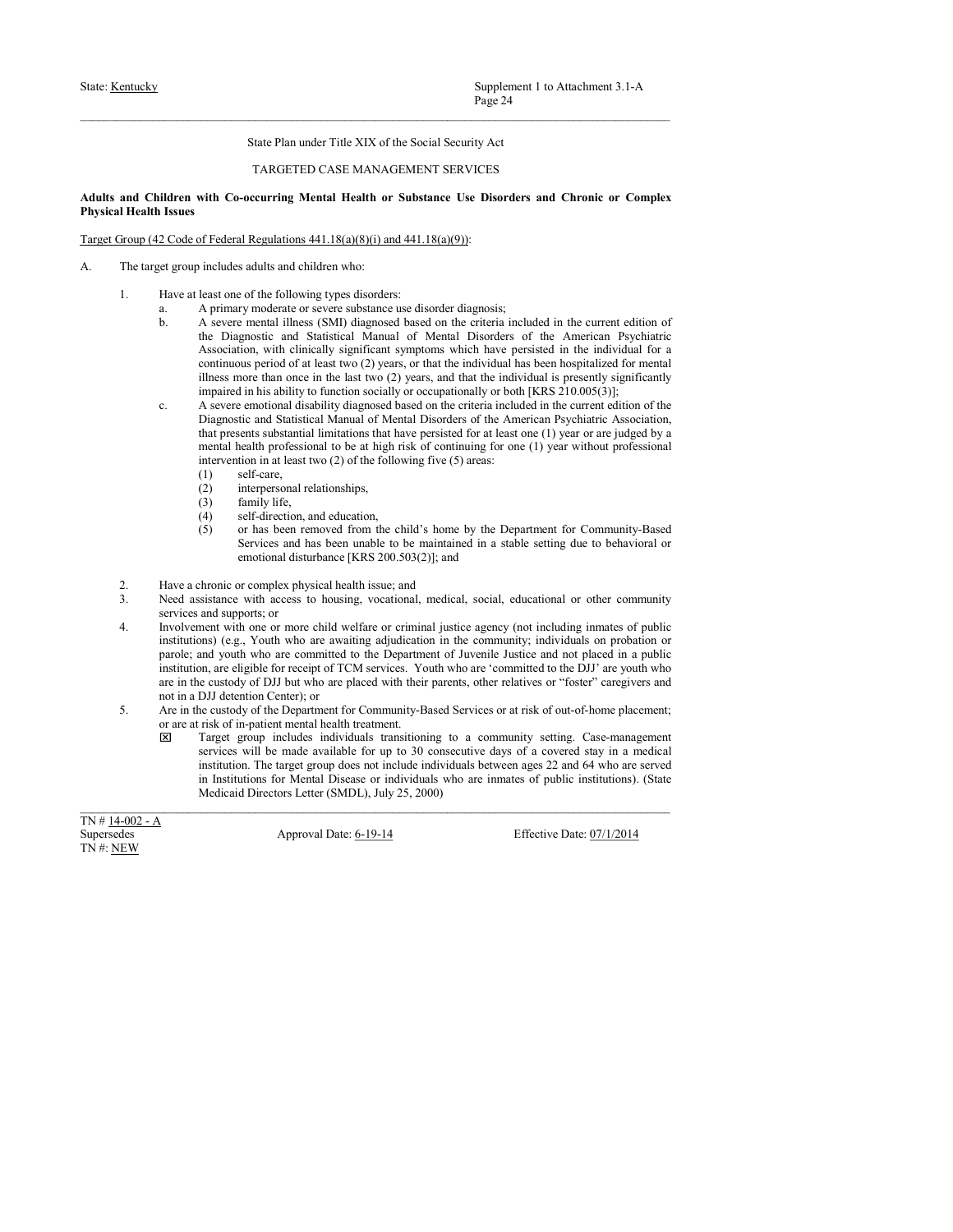# State: <u>Kentucky</u><br>
Page 24a<br>
State Plan under Title XIX of the Social Security Act<br>
TARGETED CASE MANAGEMENT SERVICES<br> **Adults and Children with Co-occurring Mental Health or Substance Use Disorders and Chronic or Complex<br>** Supplement 1 to Attachment 3.1-A<br>
Page 24a<br>
State Plan under Title XIX of the Social Security Act<br>
TARGETED CASE MANAGEMENT SERVICES<br>
ccurring Mental Health or Substance Use Disorders and Chronic or Complex<br>
vices will be State: <u>Kentucky</u><br> **Adults and Children with Co-occurring Mental Health or Substance Use Disorders and Chronic or Complex<br>
Adults and Children with Co-occurring Mental Health or Substance Use Disorders and Chronic or Comp** State: <u>Kentucky</u><br>
State: <u>Kentucky</u><br>
State Plan under Title XIX of the Social Security Act<br>
TARGETED CASE MANAGEMENT SERVICES<br>
Adults and Children with Co-occurring Mental Health or Substance Use Disorders and Chronic or Sinte: <u>Kentucky</u><br>
State Plan under Title XIX of the Social Security Act<br>
TARGETED CASE MANAGEMENT SERVICES<br>
Adults and Children with Co-occurring Mental Health or Substance Use Disorders and Chronic or Complex<br>
Physical Supplement 1 to Attachment 3.1-A<br>
Page 24a<br>
State Plan under Title XIX of the Social Security Act<br>
TARGETED CASE MANAGEMENT SERVICES<br> **ildren with Co-occurring Mental Health or Substance Use Disorders and Chronic or Compl** Supplement 1 to Attachment 3.1-A<br>
Page 24a<br>
State Plan under Title XIX of the Social Security Act<br>
TARGETED CASE MANAGEMENT SERVICES<br> **idera with Co-occurring Mental Health or Substance Use Disorders and Chronic or Comple**

- -
	-
- -
	-
- State: <u>Kentucky</u><br>
State: Han under Title XIX of the Social Security Ast<br>
TARGETED CASE MANAGEMENT SERVICES<br> **Adults and Children with Co-occurring Mental Heatth or Substance Use Disorders and Chronic or Complex<br>
Physical** Supplement 1 to Attachment 3.1-A<br> **State Plan under Title XIX of the Social Security Act**<br> **State Plan under Title XIX of the Social Security Act**<br> **STATE CALCONSTRENT SERVICES**<br> **Indices with Co-occurring Mental Health o** Supplement 1 to Attachment 3.1-A<br>
Tage 24a<br>
State Plan under Title XIX of the Social Security Act<br>
TARGETED CASE MANAGEMENT SERVICES<br> **identer**<br> **identification and Chronic or Complex<br>
Issues in<br>
Issues in a model service** State: **Kantacky**<br>
State: Plan ander Title XIX of the Social Security Act<br>
TAROLETED CASE (42 CFR 440.169): TAROLETED CASE (440.169): TAROLETED CASE (440.169):<br>
Hyposcal Health society<br>
Adults and Children with Ca-securit **Supplement 1:** to Attachment 3.1-A<br> **Sunce Plan, under Trile XIX** of the Social Security Act<br> **and Childera with Co-occurring Mental Health or Substance Use Disorders and Chronic or Complex<br>
Health Issues<br>
and Childera w Supplement 1 to Attochmoet 3.1-A**<br> **Succident Case Management includes the Social Security Act**<br> **Succident Case Management includes the Social Security Act**<br> **Succident Case Management Case Management includes the follo** Supplement 1 to Attachmost 3.1-A<br>
Sime Plan under Tsile XIX of the Social Security Act<br>
TARGETED CASE MANAGEMENT SERVICES<br>
and Children with Co-eccurring Mental Health or Substance Use Disorders and Chronic or Complex<br>
IT Supplement I to Attachment 3.1-A<br> **Enge 246**<br>
Since Plan under Title XIX of the Social Security Act<br>
TARGETLED CASE MANAGEMENT SERVICES<br> **Iddent with Co-occurring Mental Health or Substance Use Disorders and Chronic or Co** Supplement 1 to Attachment 3.1-A<br>
Page 24a<br>
State Plan under Title XIX of the Social Security Act<br>
TARGETED CASE MANAGEMENT SERVICES<br>
ident with Co-occurring Mental Health or Substance Use Disorders and Chronic or Complex Supplement 1 to Attachment 3.1-A<br>
State Plan under Trile XIX of the Social Security Art<br>
TARGEED CASE MANAGEMENT SERVICES<br>
differee with Co-securing Mental Health or Substract Use Disorders and Chronic or Complex<br>
Issues<br> Suppliered The munder Title XIX of the Social Security Act<br>
TARGETED CASE MANAGEMENT SERVICES<br>
TARGETED CASE MANAGEMENT SERVICES<br>
Idditerrative information from other sources such as family members, and Chronic or Complex Page 24a<br>
State Plan under Trile XIX of the Social Security Act<br>
1 ARGE/IED CASE MANAGE/MENT SERVICES<br>
with Co-occurring Mental Health or Substance Use Disorders and Chronic or Complex<br>
which services will be provided (§1 State Plan under Trile XIX of the Social Security Act<br>
TARGETED CASE MANAGEMENT SERVICES<br>
idinens<br>
idinens<br>
idinens<br>
idinens<br>
idinens<br>
idinens<br>
idinens<br>
idinens<br>
State in which services well the provided (\$1915(g(1) of th State Plan under Title XIX of the Social Security Act<br>
TARGETED CASE MANAGEMENT SERVICES<br>
THAGETED CASE MANAGEMENT SERVICES<br>
with Co-occurring Mental Health or Substance Use Disorders and Chronic or Complex<br>
which service TARGETED CASE MANAGEMENT SERVICES<br>
2. Development (and periodic revises will be provided (\$1915(g(t)) of the Act):<br>
Areas of State in which services will be provided (\$1915(g(t)) of the Act):<br>  $\Box$  Eurics (\$1907(a)(10)(01 Only in the following geographic accuse<br>  $\Box$ <br>  $\Box$  Services are provided in accordance with  $\S 1902(a)(10)(0)$  of the Act.<br>  $\Box$ <br>  $\Box$ <br>
Services are provided in accordance with  $\S 1902(a)(10)(0)$  of the Act.<br>  $\Box$ <br>
Services ar ET Severica ac provides achieve goals specified in the care plan. Experimental in the care of the care of the care of the care of the care of the care of the care of the care of the care of the care of the care of the c
	- -
		-
		-
		-
	- -
- TARGETED CASE MANAGEMENT SERVICES<br>
ident with Co-occurring Mental Health or Substance Use Disorders and Chronic or Complex<br>
Issues<br>
Issues<br>
Estate in which services will be provided (§1915(g)(1) of the Act):<br>
Entrice Stat ilaters with Co-securing Mental Health or Substance Use Disorders and Chronic or Complex<br>
ISsues<br>
ISsues<br>
Using Source (Silver) and  $(81915(g)(1)$  of the Actions the Godinal, and<br>
Entire Sunce Colloving geographic accase<br>
E with Co-occurring Mental Health or Substance Use Disorders and Chronic or Complex<br>which services will be provided (§1915(g)(1) of the Act]:<br>tate<br>the fieldowing geographic areas:<br>for services (§81902(a)(10)(B) and 1915(g)( **ISSUES**<br>
Share in which services such the provided (\$1915(g)(1) of the Act):<br>
Similar State<br>
Entire State<br>
Entire State<br>
Entire State<br>
Entire State<br>
Entire such as ensuring the included in accordance with  $\S1902(6)(1000)$ which services will be provided (§1915(g)(1) of the Act):<br>the final formulation and foreverse (§81902(a)(10)(B) and 1915(g)(1))))<br>are provided in accordance with §1902(a)(10)(B) of the Act<br>are increase for the individual a to which services will be provided (§1915(g)(1) of the Act):<br>the following geographic areas:<br>the following geographic areas:<br>f services (§§1902(a)(10)(B) and 1915(g)(1))<br>f services (§§1902(a)(10)(B) and 1915(g)(1))<br>are ar
	-
	-
- charge Syant and eligible areas courses of a  $1913(q)(10)$  and  $1918(q)(1)$ <br>Solvitives are provided in accordance with  $\frac{1}{2}(912(q)(10) \text{H})$  of the Act.<br>Services are provided in accordance with  $\frac{1}{2}(912(q)(10) \text{H})$ .<br>Servic ability of services (\$§1902(a)(10)(B) and 1915(g)(1))<br>
Services are provided in accordance with §1902(a)(10)(b) of the Act.<br>
Services are not comparable in amount duration and scope of §1915(g)(1)).<br>
Services are the comp ability of savives of 83.1000 (1003) and 19.18(g(1)) (10) of the Act.<br>
Services are root-search as the individual with the individual with medical, social, social, social, social, social, social, social, social, social, so are provided in accordance with §1902(a)(10)(B) of the Act.<br>
are not comparable in monour duration and secre [s/915/a(3)).<br>
veices of 2-CFR 440.1691. Trageted case management services are defined as services finitialed to 1. Competizative assessment and periodic subsections and published accels to determine the control of the section of the section of the section of the section of the section of the section of the section of the section of medical, educational, social or other services. These assessment activities include<br>
a. taking client history;<br>
a. taking client history;<br>
b. dentifying the individual sneeds and completing related documentation; and<br>
c.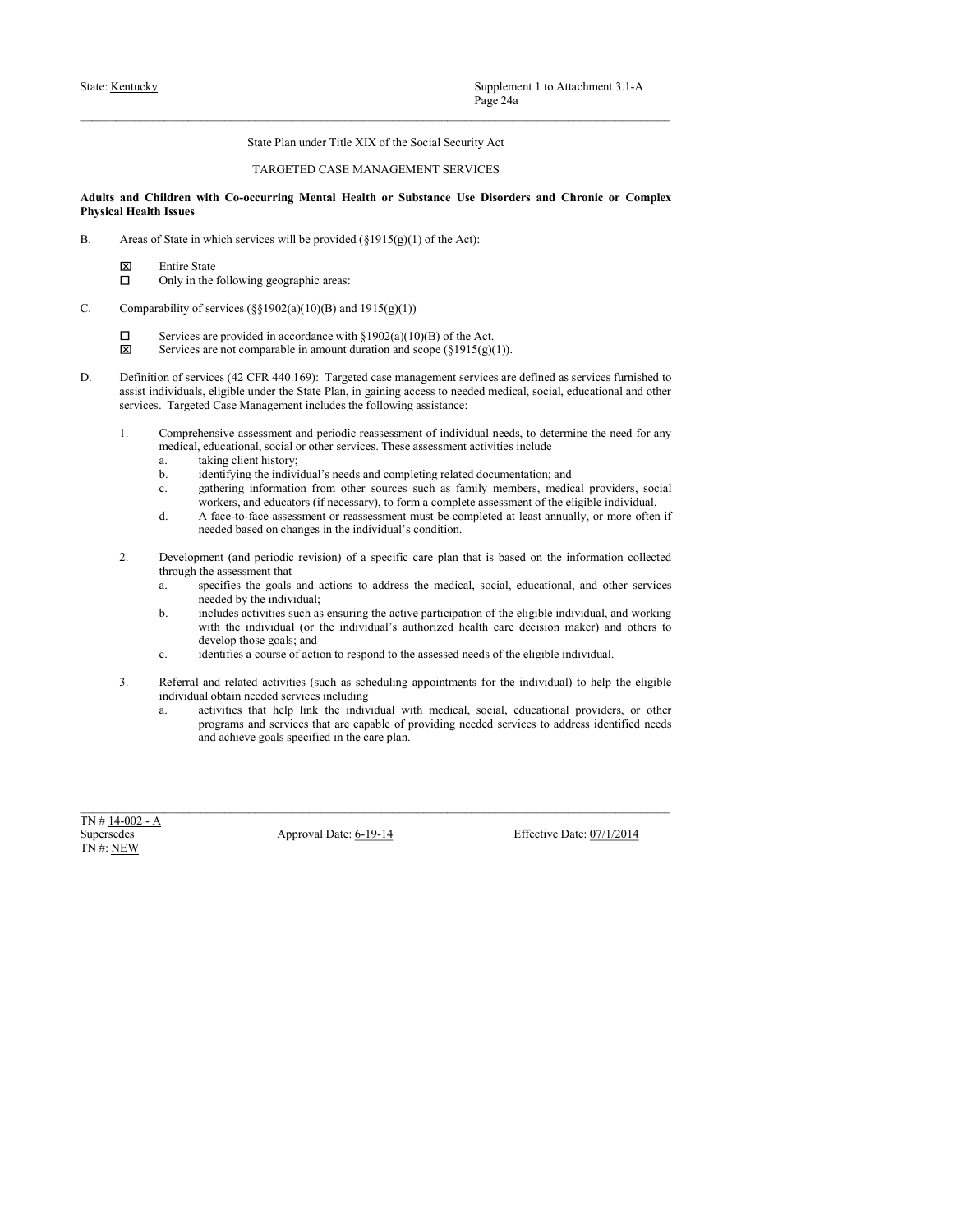# State: <u>Kentucky</u><br>
State: Hentucky<br>
State Plan under Title XIX of the Social Security Act<br>
TARGETED CASE MANAGEMENT SERVICES<br> **Adults and Children with Co-occurring Mental Health or Substance Use Disorders and Chronic or C** Supplement 1 to Attachment 3.1-A<br>
Page 24b<br>
State Plan under Title XIX of the Social Security Act<br>
TARGETED CASE MANAGEMENT SERVICES<br>
ccurring Mental Health or Substance Use Disorders and Chronic or Complex<br>
low-up activit

- 
- State: <u>Kentucky</u><br> **Examplement 1 to Attachment 3.1-A**<br>
Page 24b<br> **Examplement Title XIX of the Social Security Act**<br> **Adults and Children with Co-occurring Mental Health or Substance Use Disorders and Chronic or Complex<br>** State: <u>Kentucky</u><br>
State: <u>Kentucky</u><br>
State Plan under Title XIX of the Social Security Act<br>
TARGETED CASE MANAGEMENT SERVICES<br>
Adults and Children with Co-occurring Mental Health or Substance Use Disorders and Chronic or Supplement 1 to Attachment 3.1-A<br>
Page 24b<br>
State Plan under Title XIX of the Social Security Act<br>
TARGETED CASE MANAGEMENT SERVICES<br> **and Children with Co-occurring Mental Health or Substance Use Disorders and Chronic or** Supplement 1 to Attachment 3.1-A<br>
Page 24b<br>
State Plan under Title XIX of the Social Security Act<br>
iddren<br>
with Co-occurring Mental Health or Substance Use Disorders and Chronic or Complex<br>
Issues<br>
Monitoring and follow-up Supplement 1 to Attachment 3.1-A<br>
Page 24b<br>
State Plan under Title XIX of the Social Security Act<br>
TARGETED CASE MANAGEMENT SERVICES<br>
with Co-occurring Mental Health or Substance Use Disorders and Chronic or Complex<br>
and i Supplement 1 to Attachment 3.1-A<br>
Page 24b<br>
State Plan under Title XIX of the Social Security Act<br>
TARGETED CASE MANAGEMENT SERVICES<br> **with Co-occurring Mental Health or Substance Use Disorders and Chronic or Complex<br>
ing** Supplement 1 to Attachment 3.1-A<br>
<sup>Page</sup> <sup>24b</sup><br>
State Plan under Title XIX of the Social Security Act<br>
TARGETED CASE MANAGEMENT SERVICES<br> **with Co-occurring Mental Health or Substance Use Disorders and Chronic or Complex<br>** Supplement I to Attachment 3.1-A<br>
Page 24b<br>
Tage 24b<br>
State Plan under Title XIX of the Social Security Act<br>
TARGETED CASE MANAGEMENT SERVICES<br>
with Co-occurring Mental Health or Substance Use Disorders and Chronic or Comp Supplement 1 to Attachmoret 3.1-A<br>
Page 24b<br>
State Plan under Tride XIX of the Social Security Act<br>
TARGETED CASE MANAGEMENT SERVICES<br> **TARGETED CASE MANAGEMENT SERVICES**<br>
with Co-occurring Mental Health or Substance Use D Supplement 1 to Attachment 3.1-A<br>
Page 24b<br>
State Plan under Title XLX of the Social Security Act<br>
TARGETED CASE MANAGEMENT SERVICES<br>
with Co-occurring Mental Health or Substance Use Disorders and Chronic or Complex<br>
impar Supplement 1 to Affachment 3.1-A<br>
Page 245<br>
State Plan under Title XIX of the Social Security Act<br>
TARGEETED CASE MANAGEMENT SERVICES<br>
concerting Mental Health or Substance Use Disorders and Chronic or Complex<br>
follow-up a
	-
	-
	-
	-
- Supplement 1 to Attachment 3.1-A<br>Page 24b<br>State Plan under Title XIX of the Social Security Act<br>TARGETED CASE MANAGEMENT SERVICES<br>FORCOLLE TO CASE MANAGEMENT SERVICES<br>FORCOLLE TO CASE MANAGEMENT SERVICES<br>of the providers o Supplement 1 to Attachment 3.1-A<br>
Page 24b<br>
Hage 24b<br>
State Plan under Tele XIX of the Social Security Act<br>
TARGETED CASE MANAGEMENT SERVICES<br>
with Co-occurring Mental Health or Substance Use Disorders and Chronic or Compl Supplement 1 to Attachmont 3.1-A<br>
Plage 24b<br>
State Plan under Trile XIX of the Social Security Act<br>
TARGETED CASE MANAGEMENT SERVICES<br>
TARGETED CASE MANAGEMENT SERVICES<br>
includes approximate the second plane of the contact Supplement 1 to Attachment 3.1-A<br>
Plage 24b<br>
Shate Plan under Trile XIX of the Social Security Act<br>
TARGETED CASE MANAGEMENT SERVICES<br>
TARGETED CASE MANAGEMENT SERVICES<br>
e-eccrrring Mental Health or Substance Use Disorders Supplement 1 to Attachment 3.1-A<br>
<sup>Page</sup> 24h<br>
<sup>Page</sup> 24h<br>
TARGETED CASE MANAGEMENT SERVICES<br>
TARGETED CASE MANAGEMENT SERVICES<br>  $\rightarrow$ evecurring Mental Health or Substance Use Disorders and Chronic or Complex<br>
follow-up act Supplement 1 to Attachment 3.1-A<br>
Prog-24b<br>
State Plan under Trie XIX of the Social Security Act<br>
TARGETED CASE MANAGEMENT SERVICES<br>
vector-tries provides and Chronic or Complex<br>
vector-tries provides and contact but are Supplement I to Attachmont 3.1-A<br>
Irage 24b<br>
Take Plan under Trile XIX of the Social Security Act<br>
TARGETED CASE MANAGEMENT SERVICES<br>
-occurring Mental Health or Substance Use Discorders and Chronic or Complex<br>
follow-up a Supplement 1 to Attachment 3.1-A<br>
Page 24b<br>
State Plan under Trile XIX of the Social Security Act<br>
TARGETED CASE MANAGEMENT SERVICES<br> **-**<br> **- occurring Mental Health or Substance Use Disorders and Chronic or Complex**<br>
fo Page 24b<br>
Since Plan under Trist XIX of the Social Security Act<br>
TARGETTE) CASE: MANAGEMENTS STRVICTS<br>
Adults and Children with Goosecurving Mental Health or Substance Use Disorders and Chronic or Complex<br>
Physical Health Since Plan under Tule XIX of the Social Security Art<br>
and Children with Co-eccurring Mental Health or Substance Use Disorders and Chronic or Complex<br> **IHealth Issues**<br>
4. Monotonic matrix corrections:<br>
a. accivities and c State Plan under Tride XIX of the Social Security Act<br>
T-RRGEETED CASE MANAGEMENT SERVICES<br>
iddream with C-necessary to complex Issues.<br>
iddream and follow-up activities: in any other and categories: and Chronic or Comple TARGETED CASE MANAGEMENT SERVICES<br>
alternative Co-securing Mental Health or Substance Use Disorders and Chronic or Complex<br>
Losses<br>
a. deviation and contact that are necessary to ensure the eare plan is implemented and so min Co-occurring Meatal Health or Substance Use Disorders and Chronic or Complex.<br>
Ingrad follow-up activities are recessary to consure the care plun is implemented and adequately<br>
activities and conducts that are not whi inth Co-occurring Mental Health or Substance Use Disorders and Chronic or Complex<br>ing and follow-up activities:<br>
magnetic finds are necessary to ensure the care plan is implemented and adequately<br>
activities and controls t **ISMENT ACTED ACTS (ACTED ACTS)** and  $\alpha$  groups of more than one individual and solution and solution of more than one individual and solution of more control provides an except and including at least one one in more tha ing and follow-sp activities:<br>
carcines tan consensy to casuare the care plan is implemented and adquastely<br>
encircles and consists that and consense and a formulation and the services and the services providen, or other Montinempo follow-up particles:<br>
a a striving and consider the consideration of the consideration of the consideration of the consideration of the consideration of the consideration of the consideration of the considerati activities and contains that are nonceonly to emach the care plan is implemented and adequately<br>contained to render the care included and constanted as fragmently as necessary, and<br>(()) of generality as one than the servic service providers, or other entities and constrained a frequentity an encessary, and<br>
including at least one annual monitoring, to determine whether the following conditions are met:<br>
(1) services are better functions in **(1)** services are being furnished in according term in the initial scale of the complex of the complete service provider and the complete service provider service managements with providers. Service managements with pro (3) services in the case plane and adequate, and<br>
(3) changes in the meak or status of the multionland are reflected in the case plane and<br>
(4) Monitoring abilities the procedure, the procedure service and the population (3) changes in the relave of statute of the individual are reflered in the care plan. Monitoring service armagements with provides, the more plane are related in the care plane of the particular services provides to the p an dialow op activities include mailed the ministrative capacity adjustments in the case parameter of services capacity to the administrative capacity of the service of services of the bare of services in accordance with (4) Stringtengthen with provides controllaboration in the controllaboration in the controllaboration in the string controllaboration in the string controllation in the string controllation in the string of the string and super a state of the control of the state of the state of the state of the state of the state of the state of the state of the state of the state of the state of the state of the state of the state of the state of the sta
- -
- individual in obtaining services; providing ease managers to change in the eigelbe individual's needs.<br>
(42 CFR 441.18(s)(S)(v) and 42 CFR 441.18(s)):<br>
1. Case management services (a) (SCR 441.18(s)(s)(v) and 42 CFR 441.1
	-
	-
	- -
		-
		-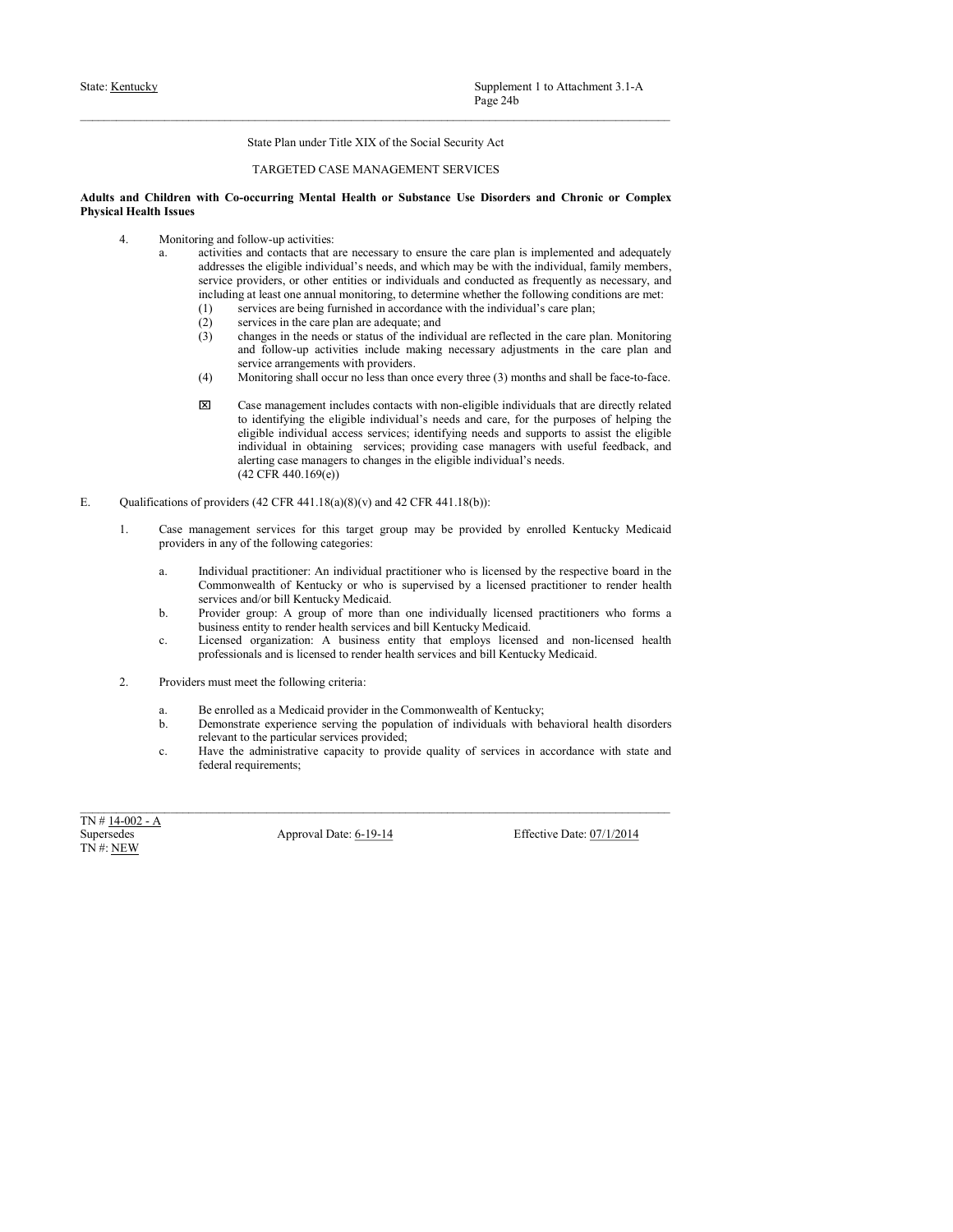# State: <u>Kentucky</u><br>
Page 24c<br>
State Plan under Title XIX of the Social Security Act<br>
TARGETED CASE MANAGEMENT SERVICES<br> **Adults and Children with Co-occurring Mental Health or Substance Use Disorders and Chronic or Complex<br>** Supplement 1 to Attachment 3.1-A<br>
Page 24c<br>
State Plan under Title XIX of the Social Security Act<br>
TARGETED CASE MANAGEMENT SERVICES<br>
ccurring Mental Health or Substance Use Disorders and Chronic or Complex<br>
cial managemen State: <u>Kentucky</u><br>
Page 24e<br>
State Plan under Title XIX of the Social Security Act<br>
Adults and Children with Co-occurring Mental Health or Substance Use Disorders and Chronic or Complex<br>
Physical Health Issues<br>
d. Use a fi State: <u>Kentucky</u><br>
State: <u>Kentucky</u><br>
State Plan under Title XIX of the Social Security Act<br>
TARGETED CASE MANAGEMENT SERVICES<br>
Adults and Children with Co-occurring Mental Health or Substance Use Disorders and Chronic or Supplement 1 to Attachment 3.1-A<br>
Page 24c<br>
State Plan under Title XIX of the Social Security Act<br>
TARGETED CASE MANAGEMENT SERVICES<br>
didren with Co-occurring Mental Health or Substance Use Disorders and Chronic or Complex Supplement 1 to Attachment 3.1-A<br>
Page 24c<br>
State Plan under Title XIX of the Social Security Act<br>
Hardcore CASE MANAGEMENT SERVICES<br>
States<br>
Iddren with Co-occurring Mental Health or Substance Use Disorders and Chronic or Supplement 1 to Attachment 3.1-A<br>
Page 24c<br>
State Plan under Title XIX of the Social Security Act<br>
TARGETED CASE MANAGEMENT SERVICES<br> **and Figure 21.1** Tartiful are Substance Use Disorders and Chronic or Complex<br>
Use a fin **F.** Supplement 1 to Attachment 3.1-A<br>
Page 24c<br>
State Plan under Title XIX of the Social Security Act<br>
TARGETED CASE MANAGEMENT SERVICES<br> **idere** with Co-occurring Mental Health or Substance Use Disorders and Chronic or

- 
- 
- 
- 
- 
- Supplement 1 to Attachment 3.1-A<br>
Page 24c<br>
State Plan under Title XIX of the Social Security Aet<br>
TARGETED CASE MANAGEMENT SERVICES<br>
with Co-occurring Mental Health or Substance Use Disorders and Chronic or Complex<br>
Use a Supplement I to Attachment 3.1-A<br>
Page 24e<br>
Stute Plan under Title XIX of the Social Security Act<br>
TARGETED CASE MANAGEMENT SERVICES<br>
didren with Co-occurring Mental Health or Substance Use Disorders and Chronic or Complex Supplement 1 to Attachment 3.1-A<br>
Prage 24c<br>
State Plan under Title XIX of the Social Security Act<br>
TARGETED CASE MANAGEMENT SERVICES<br>
with Co-occurring Mental Health or Substance Use Disorders and Chronic or Complex<br>
Use Supplement I to Attachment 3.1-A<br>
<sup>Page 24:<br>
State Plan under Title XIX of the Social Security Act<br>
TARGETED CASE MANAGEMENT SERVICES<br>
and Children with Co-occurring Mental Health or Substance Use Disorders and Chronic or</sup> Supplement I to Attachment 3.1- $\Lambda$ <br>
Progre 24c<br>
Sinte Plan under Title XIX of the Social Security Act<br>
TARGETED CASE MANAGEMENT SERVICES<br>
Iddress with Co-occurring Mental Health or Substance Use Disorders and Chronic or Supplement 1 to Attachment 3.1-A<br>
Nuge 24c<br>
Stude Plan under 1 site XLX of the Social Security Act<br>
TARGETED CASE MANAGEMENT SERVICES<br> **EXACUTED CASE MANAGEMENT SERVICES**<br>
Use a function **c** complex<br>
Use Concerning Mental
- Supplement 1 to Attachment 3.1-A<br>
Nage 24e<br>
State Plan under Trile XIX of the Social Security Act<br>
1 AMGE/LID (ANE MANAGEMENT SERVICES<br> **FOR CONSECT CONSECT AND** CONSECT CONSECT CONSECT CONSECT CONSECT<br>
Use a linnearing ma Supplement 1 to Attachment 3.1-A<br> **State Plan under Trie XIX of the Social Security Act**<br> **TARGETED CASE MANAGEMENT SERVICES**<br> **TARGETED CASE MANAGEMENT SERVICES**<br> **TARGETED CASE MANAGEMENT SERVICES**<br> **EXECUTES**<br> **EXECUTES** Supplement 1 to Attachment 3.1-A<br>
Phys-24c<br>
State Plan under Trile XIX of the Social Security Act<br>
TARGETED CASE MANAGEMENT SERVICES<br>
with Co-occurring Mental Health or Substance Use Disorders and Chronic or Complex<br>
tiles Supplement I to Attachment 3.1-A<br> **Examplement Trise XIX of the Social Security Act**<br>
1 TARGETILD CASE MANAGEMINY SCRVICES<br> **Iddent with Co-occurring Mental Health or Substance Use Disorders and Chronic or Complex<br>
1. Use** Supplement 1 to Attachment 3.1-A<br>
State Plan under Trite XIX of the Social Security Act<br>
TARGETED CASE MANAGUMLEY SERVICES<br> **rith Co-ecorring Nearlal Health or Substance Use Disorders and Chronic or Complex<br>
Use finance a** Supplement 1 to Attachment 3.1-A<br>
Note Plan under l'isle XIX of the Social Security Act<br>
TARGEEED CASE MANAGEMENT SERVICES<br>
with Co-occurring Mental Health or Substance Itse Bisorders and Chronic or Complex<br>
Use a firmesi Supplement 1 to Attachment 3.3.4<br>Sinte Plan under Title XIX of the Social Security Act<br>
TARGETED CASE MANAGEMENT SERVICES<br>
THE CO-occurring Mental Health or Substance Lise Disorders and Chronic or Complex<br>
Lise a financia Page 24e<br>
State Plan under Trile XIX of the Social Security Act<br>
1 ARGE/IED CASE MANAGE/MENT SERVICES<br>
with Co-occurring Mental Health or Substance Use Disorders and Chronic or Complex<br>
Devantured co-occurring Mental Healt State Plan under Title XIX of the Social Security Act<br>
TARGETED CASE MANAGEMENT SERVICES<br>
TOROTOTENE (See If and Chronic or Complex<br>
USE a financial mangement system that provides documentation of services and Ostay<br>
USE o Succe Plan under Trile XIX of the Social Security Act<br>
TARGETED CASE MANAGEMENT SERVICES<br>
Misters<br>
Issues<br>
Issues<br>
Issues<br>
Issues<br>
Issues<br>
Issues<br>
Issues<br>
Issues<br>
Issues<br>
Issues<br>
Issues<br>
Issues<br>
Issues<br>
Issues<br>
Complement State Plan under Trife XIX of the Social Security Act<br>
TARGETED CASE MANAGEMENT SERVICES<br>
with Co-societaring Meraldi Itellectual or Substance Use Disorders and Chronic or Complex<br>
Use a financial management system that pr TARGETED CASE MANAGEMENT SERVICES<br>
viring Mental Health or Substance Use Disorders and Chronic or Complex<br>
Uses financial management system that provides documentation of services and costs;<br>
Uses financial management syst TARGETED CASE MANAGEMENT SERVICES<br>
with Co-occurring Mental Health or Substance Use Disorders and Chronic or Complex<br>
Use a financial management system that provides documentation of services and costs;<br>
Use a financial m didren with Co-securring Mental Health or Substance Use Disorders and Chronic or Complex<br>
d. Use a financial amagement system that provides documentation of services and const.<br>
e. Demonstrate expectively to documentation **Conservers Meantal IIealth or Substance Use Disorders and Chronic or Complex<br>Case financial management system that provides documentation of services and contact<br>Chromatiate case in the componentation in the proposition** Use a financial management system that provides documentation of services and costs, valued and followed components, swoment and multian individual case records in accordance with state<br>and folcarl expuessions: swomen and Lies a financial management system that provides decomentation of services and coasts;<br>Demonstrate, equation is characteristical trainition individual case ceareds in a<br>coordinate properation is defined as a diministry in Demonstrate capacity in decurrent and maintain individual case records in accorduce with state<br>can distribute capacity in decurrent and and<br>ministering regressions and and ministering experience in providing comprehensive irements;<br>
irements;<br>
irements and administrative experience in providing comprehensive case<br>
operaments and inkages and referral ability with essential social and health<br>
be required to meet the following minimum requirem ogrammate and eduturisativity experience in providing comprehensive case<br>operative steads<br>which are the stead of the stead of the stead of the required one of the<br>stead of the required connect the following maintain requir views and linkages and referral ability with essential social and health<br>be required to mest the following minimum requirements:<br>in social work, fimily studies, chinical connecting, psychology, nursing or related<br>the appro erm<br>
as:<br>
Second Morel, functions and renewit abundance and reduced to receiver the required to meet the relationships are related<br>
in second Morel Department for Modicald Services, can a minimum of two<br>
missions are relat Sometical to meet the following minimum requirements:<br>
he required to meet the following minimum requirements:<br>
in social work, family studies, clinical counseling, psychology, nursing or related<br>
fied approximation for Me be required to meet the following minimum requirements:<br>
in social words, family studies, clinical counscling, psychology, nusring or related<br>the approved by the Department for Nedelaid Services; and a minimum of two<br>
fiel is required to most use to move the most of the courts of the control of the control of the control of the professional streament for Medical effects; and a minimum of two fields approximates with complete behavioral are p CP) years expecting the result of the coordinate relation in the counselor between the spectral and the spectral and the spectral and the spectral and the spectral and the spectral and the spectral and the spectral and th b. A Baschelo is degree in a behavioral science (addition) associated to the content of the system as the particle of the content of the content of the content of the content of the content of the content of the content o finity staties, himma services, connecting, nurising or another human service degree<br>approved by the Department for Mediciald Services) and five (5) years' experience occur<br>service coordination or linking-referring for co
	-
	- - -
			-
			-
			-
			-
			-
			-
			-
			- Physician
			- Psychiatrist
				-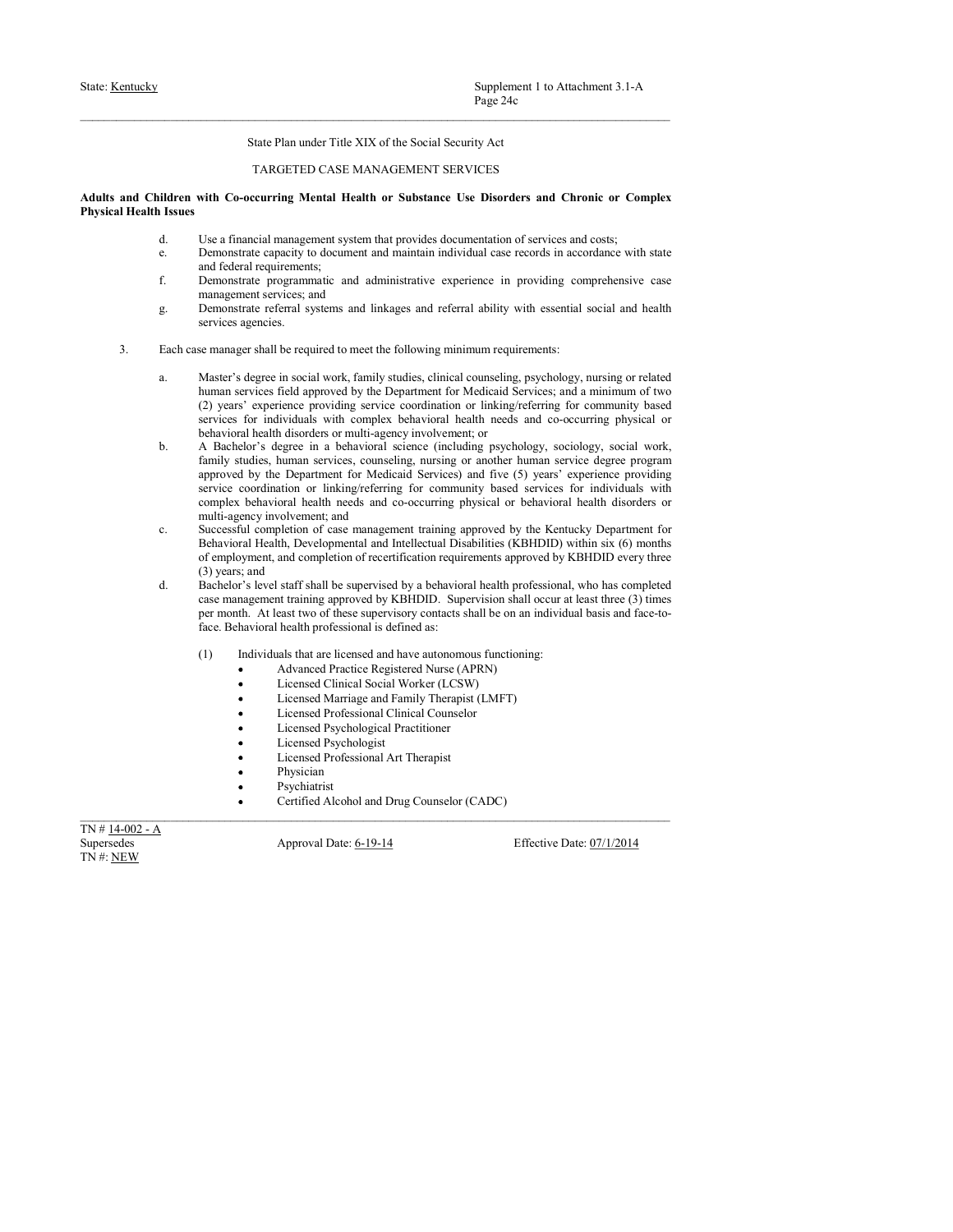$\small \begin{tabular}{lcl} \textbf{State:} & \textbf{Sentucky} & \textbf{Supplement 1 to Atachment 3.1-A} \\ \textbf{Page 24d} & & \textbf{State Plan under Title XIX of the Social Security Act} \\ \textbf{State Plan under Title XIX of the Social Security Act} & \textbf{TARGE MANAGEMENT SERVICES} \\ \textbf{Aduits and Children with Co-occurring Mental Health or Substance Use Disorders and Chronic or Complex  
Physical Health Issues \\ \textbf{Or} & & \textbf{Orr} & & \textbf{Orr} & & \textbf{Orr} \\ \end{tabular}$ Supplement 1 to Attachment 3.1-A<br>
Page 24d<br>
State Plan under Title XIX of the Social Security Act<br>
TARGETED CASE MANAGEMENT SERVICES<br>
Securing Mental Health or Substance Use Disorders and Chronic or Complex<br>
ster's level I State: <u>Kentucky</u><br>
Page 24d<br>
State Plan under Title XIX of the Social Security Act<br>
Adults and Children with Co-occurring Mental Health or Substance Use Disorders and Chronic or Complex<br>
Physical Health Issues<br>
Or<br>
(2) Mas State: <u>Kentucky</u><br>
State: <u>Kentucky</u><br>
State Plan under Title XIX of the Social Security Act<br>
TARGETED CASE MANAGEMENT SERVICES<br>
Adults and Children with Co-occurring Mental Health or Substance Use Disorders and Chronic or Supplement 1 to Attachment 3.1-A<br>
Page 24d<br>
State Plan under Title XIX of the Social Security Act<br>
TARGETED CASE MANAGEMENT SERVICES<br>
with Co-occurring Mental Health or Substance Use Disorders and Chronic or Complex<br>
Or<br>
C Supplement 1 to Attachment 3.1-A<br>
Page 24d<br>
Plan under Title XIX of the Social Security Act<br>
GETED CASE MANAGEMENT SERVICES<br>
ing Mental Health or Substance Use Disorders and Chronic or Complex<br>
slevel Individuals listed be Supplement 1 to Attachment 3.1-A<br>
Plage 24d<br>
Plan under Title XIX of the Social Security Act<br>
GETED CASE MANAGEMENT SERVICES<br>
ing Mental Health or Substance Use Disorders and Chronic or Complex<br>
is level Individuals listed Supplement 1 to Attachment 3.1-A<br>
Page 24d<br>
Plan under Title XIX of the Social Security Act<br>
CIETED CASE MANAGEMENT SERVICES<br>
ing Mental Health or Substance Use Disorders and Chronic or Complex<br>
atevel Individuals listed b Supplement 1 to Attachment 3.1-A<br>
Page 24d<br>
Plan under Title XIX of the Social Security Act<br>
GETED CASE MANAGEMENT SERVICES<br>
ing Mental Health or Substance Use Disorders and Chronic or Complex<br>
isoevel Individuals listed b Supplement 1 to Attachment 3.1-A<br>Page 24d<br>Plan under Title XIX of the Social Security Act<br>CETED CASE MANAGEMENT SERVICES<br>ing Mental Health or Substance Use Disorders and Chronic or Complex<br>Registered Professional Counselor Supplement 1 to Attachment 3.1-A<br>
Page 24d<br>
Plan under Title XIX of the Social Security Act<br>
CGETED CASE MANAGEMENT SERVICES<br>
ing Mental Health or Substance Use Disorders and Chronic or Complex<br>
level Individuals listed be Supplement 1 to Attachment 3.1-A<br>
Page 24d<br>
Plan under Title XIX of the Social Security Act<br>
GETED CASE MANAGEMENT SERVICES<br>
ing Mental Health or Substance Use Disorders and Chronic or Complex<br>
level Individuals listed bel

Or

- -
	-
	-
	-
	-
	-
	-

- -
- Supplement 1 to Attachmout 3.1-A<br>
Page 24d<br>
State Plan under Tride XIX of the Social Security Act<br>
TARGETED CASE MANAGEMENT SERVICES<br>
with Co-occurring Mental Health or Substance Use Disorders and Chronic or Complex<br>
Corri Supplement I to Attachment 3.1-A<br>
Plan under Title XIX of the Social Security Aet<br>
CGTED CASE MANAGEMENT SERVICES<br>
ing Mental Health or Substance Use Disorders and Chronic or Complex<br>
<br>
Level Individuals listed below under Supplement 1 to Attachment 3.1-A<br>
Page 24d<br>
Page 24d<br>
CGTED CASE MANAGEMENY SERVICES<br>
ing Mental Health or Substance Use Disorders and Chronic or Complex<br>
ing Mental Health or Substance Use Disorders and Chronic or Complex Supplement 1 to Attachment 3.1-A<br>
Plan under Title XIX of the Social Security Act<br>
CGETED CASE MANAGEMENT SERVICES<br>
ing Mental Health or Substance Use Disorders and Chronic or Complex<br>
Level Individuals listed below under Supplement I to Attachment 3.1-A<br>
Supplement Finle XIX of the Social Security Act<br>
CGETED CASE MANAGEMENT SERVICES<br>
ing Mental Health or Substance Use Disorders and Chronic or Complex<br>
Level Individuals Listed below under **Page 24d**<br> **Page 24d**<br> **Page 24d**<br> **CETED CASE MANAGEMINT SERVICES**<br> **EGTED CASE MANAGEMINT SERVICES**<br> **EGTED CASE MANAGEMINT SERVICES**<br> **EGTED CASE MANAGEMINT SERVICES**<br> **EVALUE MANAGEMINT SERVICES**<br> **EVALUE CASE MANAGEM** Plan under Title XIX of the Social Security Ast<br>
GGETED CASE MANAGEMENT SERVICES<br>
ing Mental Health or Substance Use Disorders and Chronic or Complex<br>
Level Individuals listed below under supervision:<br>
Leveland Phytoholog Plan under Title XIX of the Social Security Act<br>
diciTED CASE MANAGEMENT SERVICES<br>
ing Mental Health or Substance Use Disorders and Chronic or Complex<br>
level Individuals listed below under supervision:<br>
Licensel Physiologi On<br>
CB Like-hole of level with the following requirements:<br>
Repletered nure licensed by the Kenneley Pole and Section (including psychology, sociology,<br>
Scalin Werk, finally studies, Junami services counciling a pushing o (3) Bacholov's level with the Gilboring requirements) the Kartaky Beard of Nursing: OR<br>
Actual Date: 4-diges in a featured starts, council provides, consider<br>
Approximate scale of the Supersedes Approximation of the CO Mo (3) Excelent Section the following expurements:<br>
Registered nurse licensed by the Kentucky Board of Nursing: OR<br>
A Bachelor's degree in a behavioral science (including psychology,<br>
accal work, family studies, human servic
	-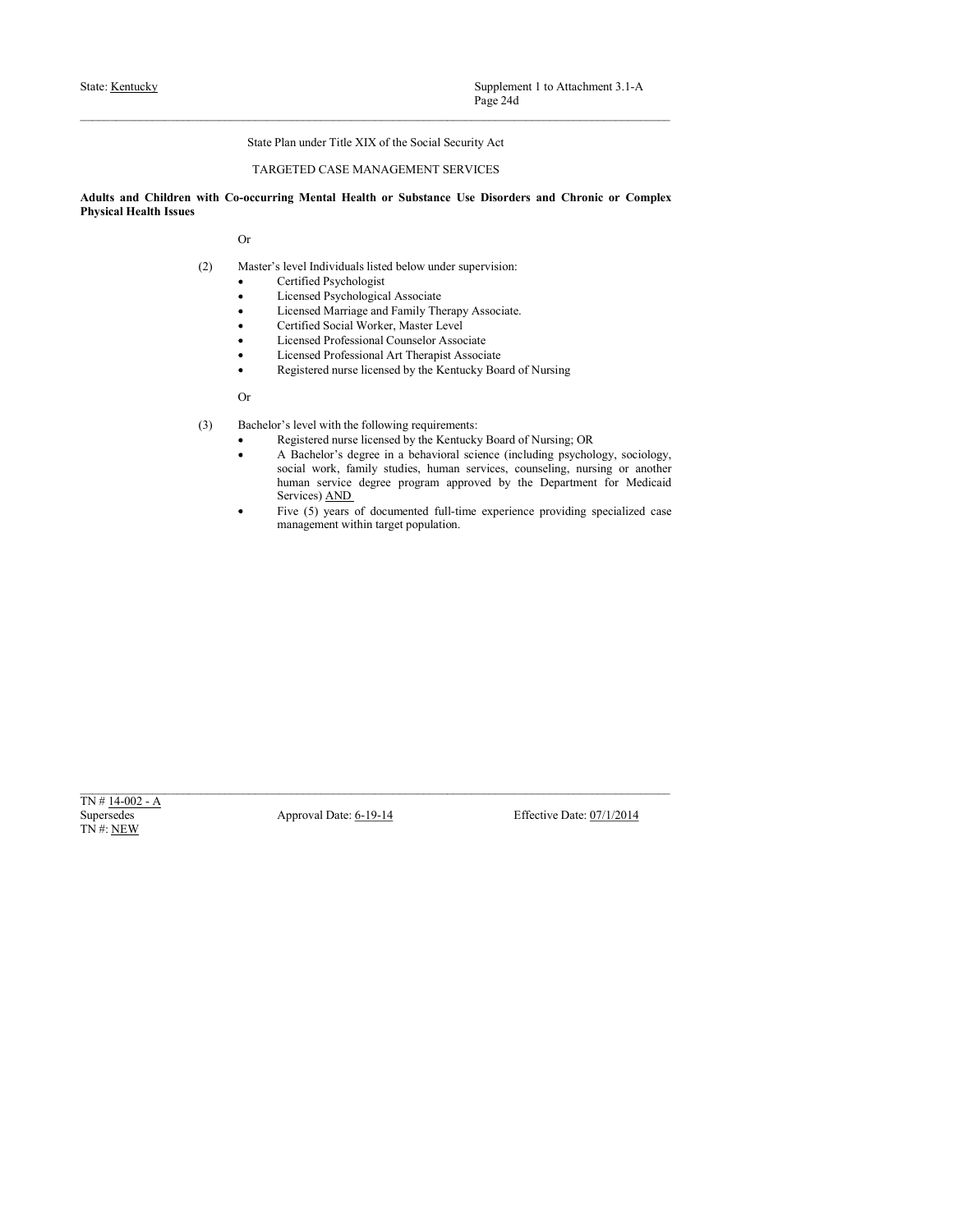# State: <u>Kentucky</u><br>
Page 24e<br>
State Plan under Title XIX of the Social Security Act<br>
TARGETED CASE MANAGEMENT SERVICES<br> **Adults and Children with Co-occurring Mental Health or Substance Use Disorders and Chronic or Complex<br>** Supplement 1 to Attachment 3.1-A<br>
Page 24e<br>
State Plan under Title XIX of the Social Security Act<br>
TARGETED CASE MANAGEMENT SERVICES<br>
ccurring Mental Health or Substance Use Disorders and Chronic or Complex<br>
text 441.18(a) State: <u>Kentucky</u><br> **Adults and Children with Co-occurring Mental Health or Substance Use Disorders and Chronic or Complex<br>
Adults and Children with Co-occurring Mental Health or Substance Use Disorders and Chronic or Comp** State: <u>Kentucky</u><br>
State: <u>Kentucky</u><br>
State Plan under Title XIX of the Social Security Act<br>
TARGETED CASE MANAGEMENT SERVICES<br>
Adults and Children with Co-occurring Mental Health or Substance Use Disorders and Chronic or State: <u>Kentucky</u><br>
State: Henn under Title XIX of the Social Security Act<br>
TARGETED CASE MANAGEMENT SERVICES<br>
Adults and Children with Co-occurring Mental Health or Substance Use Disorders and Chronic or Complex<br>
Frysical

Supplement 1 to Attachment 3.1-A<br>
Tage 24e<br>
State Plan under Trile XIX of the Social Security Act<br>
TARGETED CASE MANAGEMENT SERVICES<br>
and Children with Co-occurring Mental Health or Substance Use Disorders and Chronic or C Supplement 1 to Attachment 3.1-A<br>
Page 24e<br>
State Plan under Title XIX of the Social Security Act<br>
TARGETED CASE MANAGEMENT SERVICES<br>
and Children with Co-occurring Mental Health or Substance Use Disorders and Chronic or C Supplement 1 to Attachment 3.1-A<br>
2. State Plan under Title XLX of the Social Security Act<br>
2. TARGETED CASE MANAGEMENT SERVICES<br>
and Children with Co-occurring Mental Health or Substance Use Disorders and Chronic or Compl Supplement 1 to Attachment 3.1-A<br>
Page 24e<br>
State Plan under Title XIX of the Social Security Act<br>
TARGETED CASE MANAGEMENT SERVICES<br>
didren with Co-occurring Mental Health or Substance Use Disorders and Chronic or Complex

- 
- 
- 
- **2.** Eligible individuals will have free choice of any qualified Medicaid providers of any care under the section 1902 (NAC TARGETED CASE MANAGEMENT SERVICES<br> **2.** EMELY TARGETED CASE MANAGEMENT SERVICES<br>
THE CHOICE OF A Supplement 1 to Attachment 3.1-A<br>
Page 24e<br>
State Plan under Title XIX of the Social Security Act<br>
TARGETED CASE MANAGEMENT SERVICES<br>
ildren with Co-occurring Mental Health or Substance Use Disorders and Chronic or Complex Sure: **Ecanolay**<br>
State Plan under Tole XIX of the Social Security Act<br>
TARGETED CASE MANAGEMENTS ERVICES<br>
Adults and Children with Co-eccentring Mental Health or Substrace Use Disorders and Chronic or Complex<br>
Physical H Supplement 1 to Attachment 3.1-A<br> **Enge 24c**<br>
Since Plan under Title XIX of the Social Security Act<br>
TARGETED CASE MANAGEMENT SERVICES<br>
Hatter<br> **Interaction with Co-occurring Mental Health or Substance Use Disorders and C** Supplement 1 to Attachment 3.1-A<br>
Page 24c<br>
State Plan under Title XIX of the Social Security Act<br>
TARGETED CASE MANAGEMENT SERVICES<br>
Hitlers with Co-securiting Mental Health or Substance Use Disorders and Chronic or Comp Supplement I to Attachment 3.1-A<br> **Enge 24e**<br>
Since Plan under Title XIX of the Social Security Act<br>
TARGETLIJ CASE MANAGEMINT SURVICUS<br> **Ishere**<br> **Notice that Co-occurring Mental Health or Substance Use Disorders and Chr** services: Sunc Equality<br>
Sunc Plan under Title XIX of the Social Socurity Act<br>
TARGETED CASE MANAGEMENT SERVICES<br>
Addits and Christen with Co-recurring Mental Health or Substance Ive Diverses and Chronic or Complex<br>
Physical Health **State Plan under Title XIX of the Social Security Act**<br> **TARGETED CASE MANAGEMENT SERVICES**<br> **Examplementation Concerning Mental Health or Substance Use Disorders and Chronic or Complex<br>
<b>IHealth Issues**<br> **Erection of ch** Since Plan under Table XIX of the Social Security Art<br>
and Children with Co-occurring Mental Istahla or Substance Use Disorders and Chronic or Complex<br>
Hersch Issues: due the provision of easte management services will no TARGETED CASE MANAGEMENT SERVICES<br>
if there with Co-occurring Mental Health or Substance Use Disorders and Chronic or Complex<br>
Insurance Use Disorders and the provision of case management services will not restrict an ind **2.** Individuals with Constrainers of contentrial Health or Substance Use Disorders and Chronic or Complex IHealth Issues<br>
Trackine fictoric C2 CTR 441-1860(1):<br>
The Such associated to receive compensation of excels manag isteres with Co-securing Mental Health or Substance Use Disorders and Chronic or Complex<br>Issues of colocies (42 CFR 441.180(U)):<br>
to choice (42 CFR 441.180(U)):<br>
to susters that the provision of case management services w different with Co-securing Mental IIcalith or Substance Use Disorders and Chronic or Complex<br>Issues: a considerable the provision of ease management services will not restrict an individual's five choice of<br>a winding of s **1 sures**<br>
1 sures<br>
or forbolce (42 CFR 441.18(a)(1)):<br>
no forbolce (42 CFR 441.18(a)(1)):<br>
i.e. examples that the provision of case management services will not restrict an individual's free choice of<br>  $\hat{n}$  in violatio Erecolon of choics (42 CFR 441.18(a)(1)):<br>
The State serves that the providers of case management services will not restrict an inclividual's free choics of<br>
Troviders in volution of section 1907(a)(23) of the Act.<br>
1. El of choice (42 CFR 441.18(a)(1)):<br>
of of absents that the provision of case management services will not restrict an individual's free choice of<br>
is a violation of section 1992(a)(23) of the Aet.<br>
Eligible individuals will The State assures that the provision of case management revices will not restrict an individual's free choice of<br>provides in violation of section 1902(a)(23) of the Ast.<br>1. Eligible individuals will have free choice of an Englishs individuals will have free choice of any qualified Medicaid provider within the splane error deviation in this plane.<br>
2. Elignishs restricted in this plane.<br>
Transport stearchine of the plane of the splane of th 1. This has has the purpose of the particular same purpose. Latter the purpose of the purpose. This purpose of the purpose of the purpose of the purpose of the purpose of the purpose of the purpose. The purpose of the pur

- 
- Super considered and algebra individuals with developmental distribution with developmental consideration<br>
Hines, Provides and Hernical Date: 10-11-18(a)(2), 42 CHz 441.18(a)(b)), 22 CHz 441.18(a)(b):<br>
The State assume t ilness. Providers are limited to qualified Medicaid providers of case management services<br>
ensuring that individuals with developmental disabilities or with chronic mental illness receives<br>
services:<br>
Access to Services (
	-
-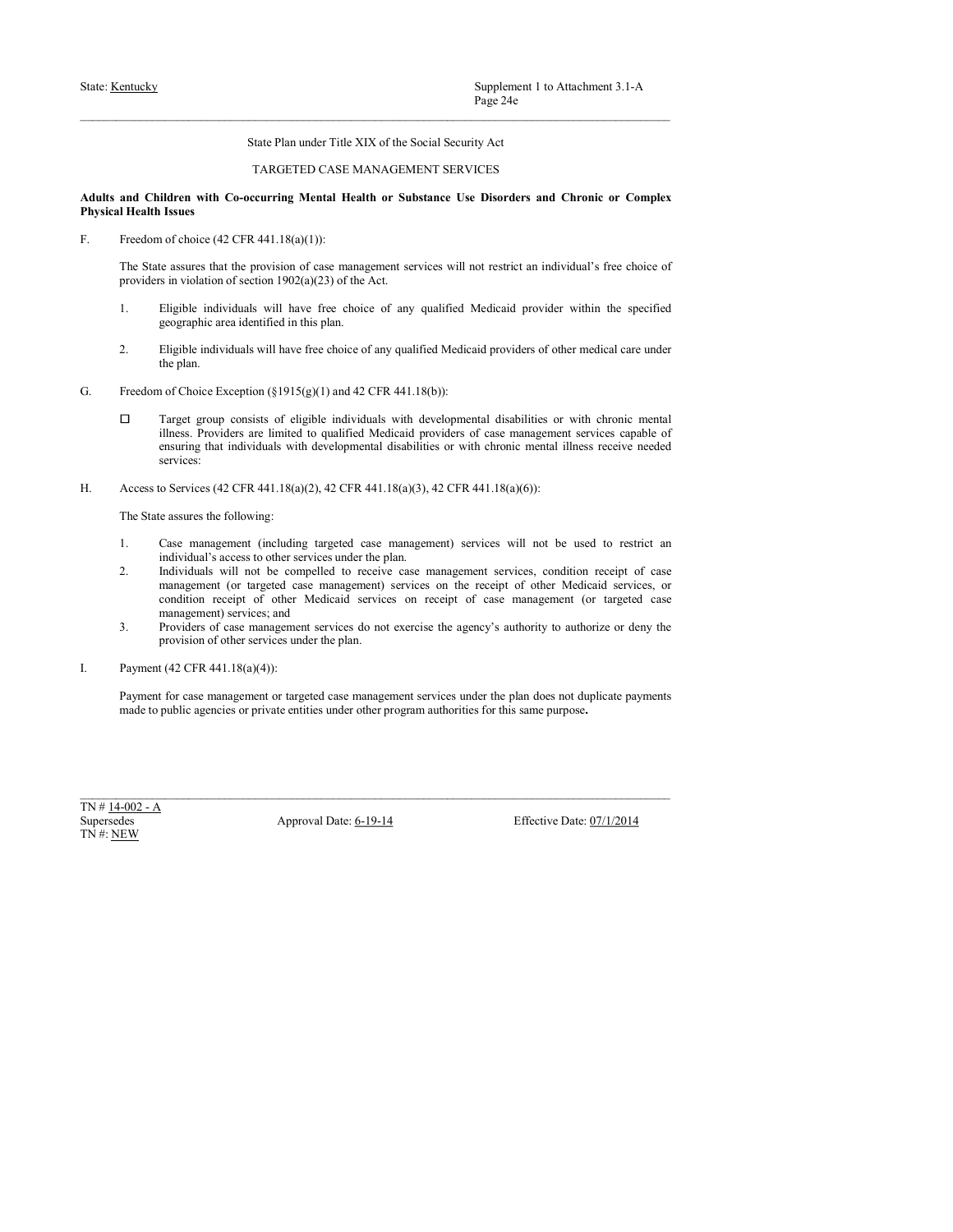# State: <u>Kentucky</u><br>
Page 24f<br>
Page 24f<br>
State Plan under Title XIX of the Social Security Act<br>
TARGETED CASE MANAGEMENT SERVICES<br> **Adults and Children with Co-occurring Mental Health or Substance Use Disorders and Chronic o** Supplement 1 to Attachment 3.1-A<br>
Page 24f<br>
State Plan under Title XIX of the Social Security Act<br>
TARGETED CASE MANAGEMENT SERVICES<br>
ccurring Mental Health or Substance Use Disorders and Chronic or Complex<br>  $1.8(a)(7)$ ):<br>
c

State: <u>Kentucky</u><br>
Page 24f<br>
State Plan under Title XIX of the Social Security Act<br> **Adults and Children with Co-occurring Mental Health or Substance Use Disorders and Chronic or Complex<br>
Physical Health Issues<br>
J. Case Re** State: <u>Kentucky</u><br>
State: <u>Kentucky</u><br>
State Plan under Title XIX of the Social Security Act<br>
TARGETED CASE MANAGEMENT SERVICES<br>
Adults and Children with Co-occurring Mental Health or Substance Use Disorders and Chronic or State: <u>Kentucky</u><br>
State: Hentucky<br>
State Plan under Title XIX of the Social Security Act<br>
TARGETED CASE MANAGEMENT SERVICES<br> **Adults and Children with Co-occurring Mental Health or Substance Use Disorders and Chronic or C EXECUTE:** Supplement 1 to Attachment 3.1-A<br>
Proge 24f<br> **Providers manner of the SCC ASE MANAGEMENT SERVICES**<br> **Providers manner for all individuals receiving case management as follows: (i)The<br>
<b>Providers mating of the in EXECUTE:** Supplement 1 to Attachment 3.1-A<br> **Page 24f**<br>
State Plan under Title XIX of the Social Security Act<br>
and Children with Co-occurring Mental Health or Substance Use Disorders and Chronic or Complex<br>
Health Issues **EXECUTE:** Supplement 1 to Attachment 3.1-A<br>
Page 24f<br>
State Plan under Title XIX of the Social Security Act<br>
and Children with Co-occurring Mental Health or Substance Use Disorders and Chronic or Complex<br>
Illealth bases<br> management services received and whether services received and control of the care management services received and Children with Co-occurring Mental Health or Substance Use Disorders and Chronic or Complex Health Issues<br> Supplement 1 to Attachment 3.1-A<br>
Page 24f<br>
Stute Plan under Title XIX of the Social Security Act<br>
TARGETED CASE MANAGEMENT SERVICES<br>
and Children with Co-occurring Mental Health or Substance Use Disorders and Chronic or C Supplement 1 to Attachment 3.1-A<br>
Page-24f<br>
State Plan under Title XIX of the Social Security Act<br>
TARGETED CASE MANAGEMENT SERVICES<br>
and Children with Co-occurring Mental Health or Substance Use Disorders and Chronic or C State: <u>Kentucky</u><br> **Supplement 1 to Attachment 3.1**<br>
Page 24f<br>
State Plan under Title XIX of the Social Security Act<br>
Page 24f<br>
State Plan under Title XIX of the Social Security Act<br>
Adults and Children with Co-occurring M **Supplement I to Attachment 3.1-A**<br> **Sunce Plan under Title XIX of the Social Security Act**<br> **Sunce Plan under Title XIX of the Social Security Act**<br> **and Childera with Co-occurring Mental Health or Substance Use Disorder** Supplement 1 to Attachment 3.1-A<br>
State Plan under Trile XIX of the Social Socialy Act<br>
State Plan under Trile XIX of the Social Socialy Act<br>
identical Conservation Conservation Conservation Conservation Conservation<br>
Int Sure Plan under Title XIX of the Social Security Act<br>
Page 24f<br>
Since Plan under Title XIX of the Social Security Act<br>
TARGETED CASE MANAGEMENT SERVICES<br>
Instead of a<br>
Internet with Co-occurring Mental Health or Substance

- -
- 2. Supplement 1 to Attachment 2.1-A<br>
2. Page 24f<br>
2. Simure Plan under Tule XIX of the Social Security Act<br>
2. TARGETED CASE MANAGEMENT SERVICES<br>
2. THEODIS ARREST CASE MANAGEMENT SERVICES<br>
2. THEODIS ARREST INCLUSE THE C Supplement 1 to Attochment 3.1-A<br> **Proper 247**<br>
State Plan under Trile XIX of the Social Security Act<br>
(TARGETEE) CASE: MANAGEMENT SEHVICES<br> **Referent with Co-eccurring Mental Health or Substance Use Disorders and Chronic** Surplement 1 to Atlachment 3.1-A<br>State Plan under Trick XIX of the Social Security Art<br>
TARGEEED CASE MANAGEMENT SERVICES<br>
differe with Co-securing Mental Health or Substract Use Disorders and Chronic or Complex<br>
Issues<br> Supplement 1 to Attachment 7.1-A Separator  $\frac{1}{2}$  Supplement such that  $\frac{1}{2}$  Chapter  $\frac{1}{2}$  The Chapter Care care propriate the state of the Substitute of the Substitute of  $\frac{1}{2}$  Chapter Care and Chapter Car **Example 12**<br>
State Flam under Trile XIX of the Social Security Act<br>
interaction of the Concerning Mental Health or Substance Use Disorders and Chronic or Complex<br>
Instead of 2 CFR 441.18(o)(7)):<br>
Instead of the completio State Plan under Trile XIX of the Social Security Act<br>
TARGETED CASE MANAGEMENT SERVICES<br>
Hansen<br>
Hansen variety and Chronic or Complex<br>
Hansen variety and Chronic or Complex<br>
states (42 CPR 441.18(o)(7)):<br>
as maintain ca State Plata under Trile XIX of the Social Security Act<br>
TARGETED CASE MANAGEMENT SERVICES<br>
identerations; complex<br>
Issues<br>
Issues<br>
Issues<br>
Issues<br>
Issues<br>
Issues<br>
Issues<br>
Corols (42 CFR 441.18(o)(7)):<br>
Corols (42 CFR 441. State Plan under Title XIX of the Social Security Act<br>
TARGETED CASE MANAGEMENT SERVICES<br>
ildren with Co-occurring Mental Health or Substance Use Disorders and Chronic or Complex<br>
Issues<br>
issues<br>
conds (42 CFR 441.18(a)(7 **3.** TARGETED CASE MANAGEMENT SERVICES<br> **State Excelusion and Christian** or **Substance** Use Disorders and Christian Issues<br>
The only is available for case management services of  $(37\text{Hz})$ .<br>
Case Records (42/78 441) Regiv Interes with Co-securing Mental Health or Substance Use Disorders and Chronic or Complex<br>
Instead of 42 CFR 441.18(o)(7)):<br>
consided as records that document for all individuals receiving case management as follows: (i)Th distribute with Co-securing Mestal IIcalth or Substance Use Disorders and Chronic or Complex coords (42 CFR 441.18(o)7):<br>
Leads Cassimalia case conside that document for all individuals receiving case management as follow **ISSUES**<br>
conde (42 CFR 441.18(s)(7)):<br>
constrainting case records that document for eall individualis receiving case management as follows: (i))The case<br>
in incidividual, (ii) The dustries of the case management service; Providers maintain case records that decument for all individuals receiving case management as follows: (i)The receive measurement are entire corresponding the case measurement services (b). The name, contents and the pro is maintain case records that document for all individuals receiving ease management as follows: (ii)The mann of the provider agency (if the the reson provider as the case management services; (iii)The name of the provider αφρασίατος for a services of<br>since in response to density the 600 when the case namagement of wively<br>also approach to the service of the since the since the since properties<br>operations for the service of the since the s Supersede Approach of another oscience and Modella developed Modella (MOM) 4502 P.<br>
Supersed Approximation of the state of the state of the state of the state of the state of the state of the state of the state of the sta 2. Case management does not include, and Federal Financial Participation (FIP) is not at expenditures for, sevivae defined in §440.169 when the case management activities constituted in the definition of definitions const
	- $1905(c)$
	-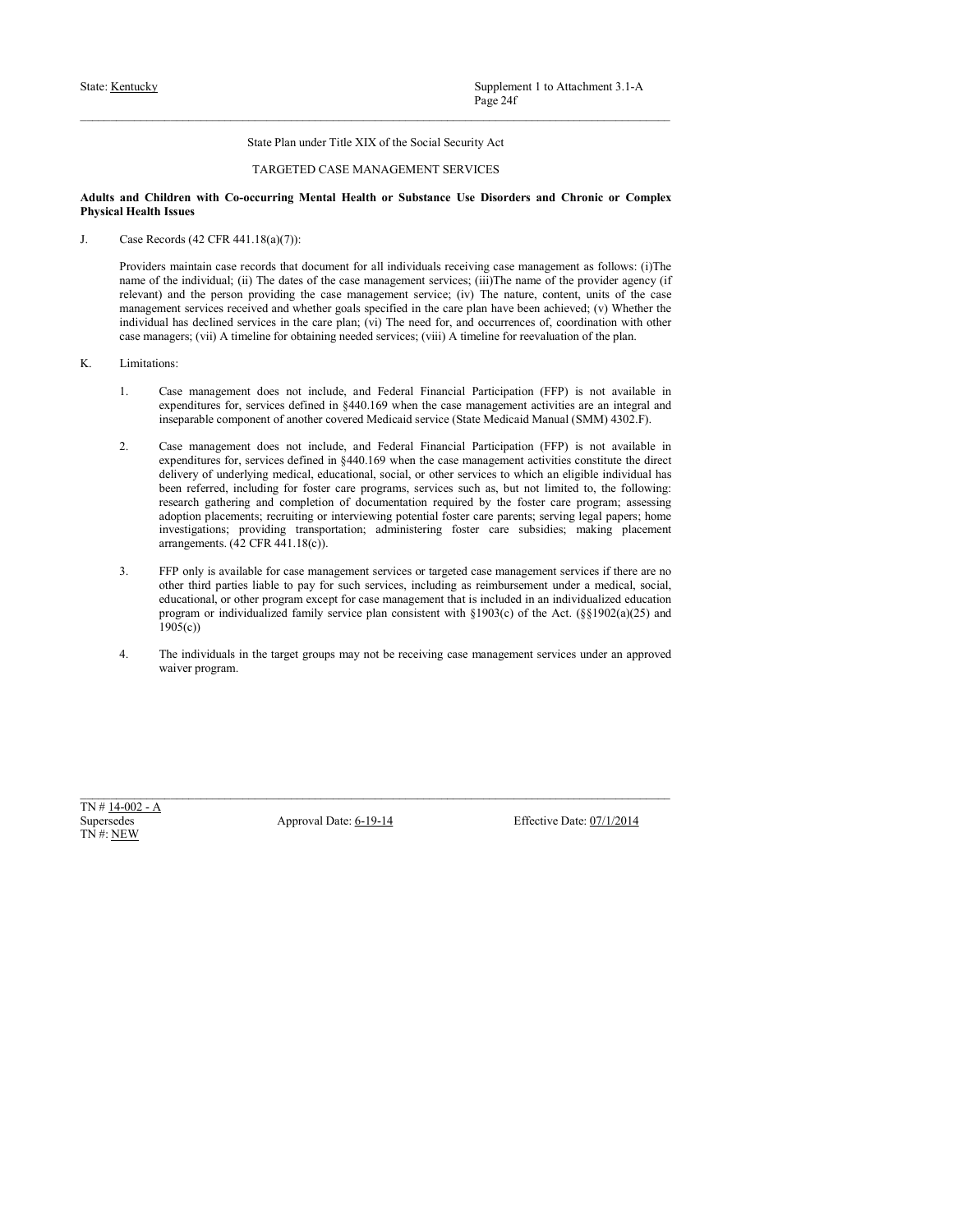# State: <u>Kentucky</u><br>
State: Plan under Title XIX of the Social Security Act<br>
TARGETED CASE MANAGEMENT SERVICES<br>
Adults and Children with Severe Emotional Disability or Severe Mental Illness<br>
Target Group (42 Code of Federal

- 
- State: <u>Kentucky</u><br>
Fage 25<br>
State Plan under Title XIX of the Social Security Act<br>
TARGETED CASE MANAGEMENT SERVICES<br> **Adults and Children with Severe Emotional Disability or Severe Mental Illness**<br>
Target Group (42 Code o State: <u>Kentucky</u><br>
State: Henn under Title XIX of the Social Security Act<br>
TARGETED CASE MANAGEMENT SERVICES<br> **Adults and Children with Severe Emotional Disability or Severe Mental Illness**<br>
Target Group (42 Code of Tedera State: <u>Kentucky</u><br> **State: Plan under Title XIX of the Social Security Act**<br> **Plage 25**<br> **Adults and Children with Severe Emotional Disability or Severe Mental Illness**<br> **Adults and Children with Severe Emotional Disabilit EXECUTE:** Supplement 1 to Attachment 3.1-A<br> **1. Have a set of the Social Security Act**<br> **1. HAVE ANTE CONFORT SERVICES**<br> **1. Have a severe mentional Disability or Severe Mental Illness**<br> **1.** Have a severe mental illness Supplement 1 to Attachment 3.1-A<br>
Physe 25<br>
State Plan under Title XIX of the Social Security Act<br>
TARGETED CASE MANAGEMENT SERVICES<br>
Iden with Severe **Enotional Disability or Severe Mental Illness**<br>
2Code of Federal Regu Supplement 1 to Attachment 3.1-A<br>
Prog-2.5<br>
Stute Plan under Title XIX of the Social Security Act<br>
TAROETED CASE MANAGEMENT SERVICES<br> **Identity of Severe Emotional Disability or Severe Mental Illness**<br>
2. Code of Federal R Supplement 1 to Attachment 3.1-A<br>  $P_2g_2 \geq 5$ <br>
Sinte Plan under Title XIX of the Social Security Act<br>
TARGETED CASE MANAGEMENT SERVICES<br>
Idrea with Severe Emotional Disability or Severe Mental Illness<br>
2Code of Federal Supplement 1 to Attachment 3.1-A<br> **Fage 25**<br>
State Plan under Title XIX of the Social Security Act<br>
TARGETED CASE MANAGEMENT SERVICES<br>
Ident with Severe Emotional Disability or Severe Mental Illness<br>
or group adition soci Supplement 1 to Attachment 3.1-A<br>
Page 25<br>
State Plan under Title XIX of the Social Security Act<br>
TARGETED CASE MANAGEMENT SERVICES<br>
Identity of the Social Security Act<br>
Identity of the Social Security Act<br>
Identity of Se **2.** Supplement 1 to Attachment 3.1-A<br> **2.** Franchise Ethis with the Since 20 or Paul Content 2.1-A<br> **2.** TARGETED CASE MANAGEMENT SERVICES<br> **2.** TARGETED CASE MANAGEMENT SERVICES<br> **2.** Are a severe promotional Disability Supplement I to Attachment 3.1- $\Lambda$ <br>
Page 25<br>
Sinte Plan under Trile XIX of the Social Security Act<br>
TRAGETED CASE MANAGEMENT SERVICES<br>
Identical Manual Of the Current edition of the Current edition of the Current edition Supplement 1 to Attachment 3.1-A<br>
Page 2.5<br>
Situe Plan under Title XIX of the Social Security Act<br>
TARCETED CASE MANAGEMENT SERVICES<br>
Edication with Severe Emetionial Disability or Severe Meatal Illines<br>
2. Code of Federa Supplement 1 to Attachment 3.1-A<br>
State Plan under Trile XIX of the Social Security Act<br>
TARCEED CASE MANAGEMENT SERVACES<br>
There is a mental health professional to be a mental health professional to be a mental these<br>
L'a Supplement 1 to Attachment 3.1-A<br> **Professional intervention in a state of the Social Security Act**<br>
TARGETED CASE MANAGEMENT SERVICES<br> **Education in Attachment Intervention in a state of the following five of the followi** Supplement 1 to Attachment 3.1-A<br>
Page 25<br>
Sute Plan under Title XIX of the Social Security Act<br>
TARGETED CASE MANAGEMENT SERVICES<br> **Examplement with Severe Emotional Disability or Severe Mental Illness**<br> **Examplement wit** Supplement 1 to Attachment 3.1-A<br> **Examplement 1 to Attachment 3.1-A**<br> **Examplement 1 to Attachment 3.1-A**<br> **Examplement of TARGETED CASE MANAGEMENT SERVICES**<br> **Examplement with Severe Emotional Disability or Severe Menta** Supplement 1 to Attachment 3.1-A<br>
Page 25<br>
State Plan under Title XIX of the Social Security Act<br>
TARGETED CASE MANAGEMENT SERVICES<br>
Idren with Severe Emotional Disability or Severe Mental Ilness<br>
Idren with Severe Emotio Supplement 1 to Attachment 3.1-A<br>
Page 25<br>
Sute Plan under Title XIX of the Social Security Act<br>
TARGETED CASE MANAGEMENT SERVICES<br>
Iddentify or Severe Mental Illness<br>
2Code of Federal Regulations 441.18(a)(8)(i) and 441. Sure Plan under Title XIX of the Social Sceniul's Art<br>
Fappe 25<br>
State Plan under Title XIX of the Social Sceniuly Act<br>
TARGETED CASE MANAGEMENT SERVICES<br>
Identify Severe Emptional Disability or Severe Mental Illness<br>
2 C **Example 18.** Since Plan under Tole XIX of the Society Art<br>
18. HAS been removed from the child of the child of the child state of the child of the child<br>
18. Has the child of Community-Based Services and the child of Dep Sure Plan under Title XIX of the Social Security Act<br>
TARGETED CASE MANAGEMENT SERVICES<br>
Identity of the main of the main of the main of the main of the main of the main of the main of the group and the main of the main o Sime Plan under Tube XIX of the Social Security Art<br>
and Childrene with Severe Emotional Disability or Severe Neutral History<br>
Engels and Childrene with Severe Emotional Disability or Service Neutral History<br>
The target g TARGETED CASE: MANAGEMENT SYERV(CES<br>
Code of Foctoral Regulations 441.18(a)(8))(1) and 441.18(a)(9)):<br>
Code of Foctoral Regulations at risk of in-patient mental health transfer at risk of in-patient mental health treatmen th Severe Enotional Disability or Severe Mental Illness<br>of Federal Regulations 441.18(a)(S)(i) and 441.18(a)(S)):<br>where we read already and the convert group includes include the community of the community of the communit ith Severe Emotional Disability or Severe Montal Illness<br>
refrectional dealers and stations of the LI Sin/SiN consecutive days of a consecutive service means and available for the mean of the services means and stational of Federal Regulations 441.18(a)(8)(i) and 441.18(a)(9)):<br>
adults and children individuals who:<br>
severe mentail illuses (SMI) diagramed bluestock that determines a properties association, with<br>
the end Similation Manual o if Excheral Begulations 441.18(a)(Si)) and 441.18(a)(Si))?<br>
and a dictured included in the current efficiency and one or increase or or increase or increase or increase or increase of the Aren's phase of the Aren's and Si adults and children individuals who:<br>severe mental illness (SMDL) diagrased based on the criteria included in the current estition of the<br>six can Statistical Manual of Metaal Disorders of the American Psychiatric Associat B. Brows a severe meant inhere (SMT) dismeded beed on the cristic indetection the cristical of the action of the state in the cristical of the basic control of the state in the provided in case of the state in the provide
- Diagnostic and Statistical Manual of Mortal Disorders of the American Psychiatric Association, with<br>Crimically significant symptoms which have persisted in the individual for a continuous period of at least<br>vtwo (2) years elimitedly significant symptoms which have persisted in the individual for a continuous period of all least two<br>coverages of the state of the following system of the following correlation of the state of the state of the C. Such and the initial in is a procedured in the ability to find the simulation of the comparison of the comparison of the Degree of the Comparison of Mendi Degree of the Comparison of the Comparison of the Comparison of
	-
	-
	-
	-
	-
	- and
	-
- Are go 20 or youngs and laws a sevec considerable initial proposes and based on the criteria included in<br>the correct distribution of the Dagenois and Statistical Musual of Meridi Doredes of the American<br>projection in the Services are not comparable in a comparable in a comparable in a scope (§1915). The not comparable in a comparable in a comparable in a comparable in a comparable in a comparable in a comparable in a comparable in a compa **Example and the substrates Apple the set of the set of the set of the set of the set of the set of the set of the set of the set of the set of the set of the set of the set of the set of the set of the set of the set of** b. interpresental relationships,<br>
c. finingly life,<br>
c. finingly life,<br>
d. self-direction,<br>
e. finingly life,<br>
d. self-direction,<br>
e. and education, or<br>
e. and education, or<br>
c. and education, or<br>
c. and education a stabl
- -
	-
- -
	-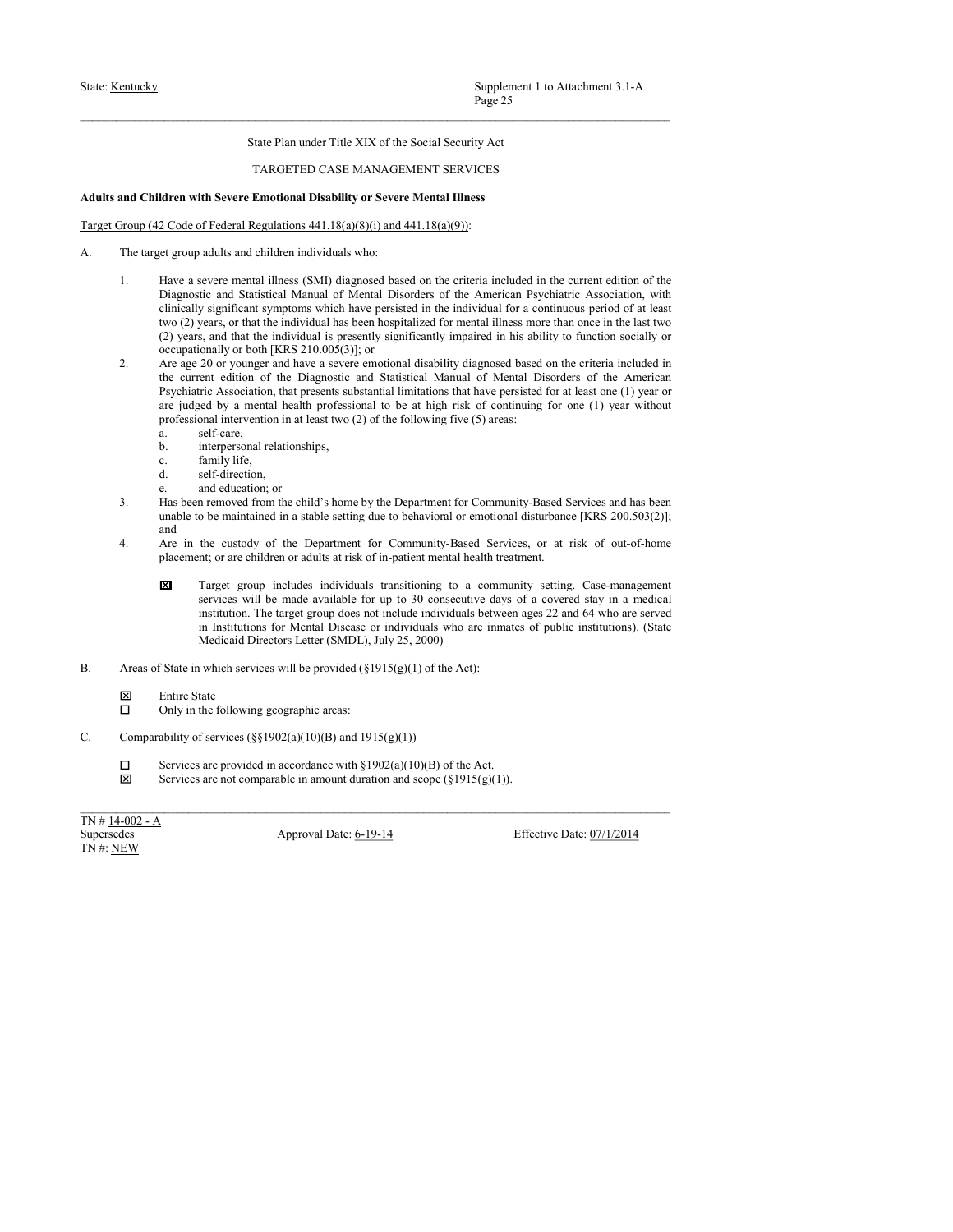- State: <u>Kentucky</u><br>
State: Plan under Title XIX of the Social Security Act<br>
TARGETED CASE MANAGEMENT SERVICES<br> **Adults and Children with Severe Emotional Disability or Severe Mental Illness**<br>
D.<br>
D. Definition of services ( Supplement 1 to Attachment 3.1-A<br>
Page 25a<br>
State Plan under Title XIX of the Social Security Act<br>
TARGETED CASE MANAGEMENT SERVICES<br>
Emotional Disability or Severe Mental Illness<br>
FFR 440.169): Targeted case management se State: <u>Kentucky</u><br>
Page 25a<br>
State Plan under Title XIX of the Social Security Act<br>
TARGETED CASE MANAGEMENT SERVICES<br> **Adults and Children with Severe Emotional Disability or Severe Mental Illness**<br>
D.<br>
D. Definition of s State: <u>Kentucky</u><br>
State Plan under Title XIX of the Social Security Act<br>
TARGETED CASE MANAGEMENT SERVICES<br> **Adults and Children with Severe Emotional Disability or Severe Mental Illness**<br>
D.<br>
D. Definition of services (4 Supplement 1 to Attachment 3.1-A<br>
Prage 25a<br>
State Plan under Title XIX of the Social Security Act<br>
TARGETED CASE MANAGEMENT SERVICES<br> **and Children with Severe Emotional Disability or Severe Mental Illness**<br>
Definition of Supplement 1 to Attachment 3.1-A<br>
Page 25a<br>
State Plan under Title XIX of the Social Security Act<br>
TARGETED CASE MANAGEMENT SERVICES<br> **and Children with Severe Emotional Disability or Severe Mental Illness**<br>
Definition of **EXECUTE:** Supplement 1 to Attachment 3.1-A<br> **1. Comprehensive assessment and PET THEN NIX of the Social Security Act**<br> **2. Comprehensive and Children with Severe Emotional Disability or Severe Mental Illness**<br> **2. Compre** Supplement 1 to Attachment 3.1-A<br>  $\text{Page 25a}$ <br>
State Plaa under Title XIX of the Social Security Act<br>
TARGETED CASE MANAGEMENT SERVICES<br>
Identity at the Society CASE of the Social or other services are defined as services Supplement 1 to Attachment 3.1-A<br>
Page 25a<br>
State Plan under Title XIX of the Social Security Act<br>
TARGETED CASE MANAGEMENT SERVICES<br> **Iddren with Severe Emotional Disability or Severe Mental Illness**<br>
on of services (42 C Supplement 1 to Attachment 3.1-A<br>  $P_2P_2S_3$ <br>
Sinte Plan under Title XIX of the Social Security Act<br>
TARGETED CASE MANAGEMENT SERVICES<br>
Iddress are defined as services furnished to<br>
browness (42 CFR 440.169). Targreted c Supplement 1 to Attachment 3.1-A<br> **Fage 25a**<br>
State Plan under Title XIX of the Social Security Act<br>
TARGETED CASE MANAGEMENT SERVICES<br>
Iddress are defined as services furnished to<br>
note state the state Plan, in gaining a Supplement 1 to Attachment 3.1-A<br>
Page 25a<br>
State Plan under Title XIX of the Social Security Act<br>
TARGETEED CASE MANAGEMENT SERVICES<br>
if the Severe Emotional Disability or Severe Mental Illness<br>
stering 42 (27R 440 169): Supplement 1 to Attachment 3.1-A<br> **Example 2.5** Examplement 1 to Attachment 3.1-A<br> **Example 2.5** CHACETED CASE MANAGEMENTS EREV.<br> **Examplement with Severt Examplement must be complement services are defined as services fi** Supplement 1to Attachment 3.1-A<br>
Page 25a<br>
State Plan under Title XIX of the Social Security Act<br>
TARGETED CASE MANAGEMENT SERVICES<br>
the severe Emotional Disability or Severe Mental Illness<br>
revises (42 CFR 440.169): Targe 2. Supplement 1 to Atuchment 3.1-A<br>
2. State <sup>19</sup>an under <sup>1</sup>rie XIX of the Social Security Act<br>
2. TARCGESD CAER DAVAIGEMENT SERVICES<br> **And Children with Severe Euroford Disability or Severe North RIESS**<br>
2. Definition o Sime Plan under Tule XIX of the Social Necarity Activities (Such and Children with Severe Remotental Discolling to severe Mental Illensis<br>
12. The individual Discolling to severe Mental Illensis<br>
Such a schedule, the indi
	- -
		-
		-
		-
	- -
- Supplement 1 to Attachment 3.1-A<br>
Brage 25a<br>
State Plan under Tide XIX of the Social Security Act<br>
TARGETED CASE MANAGEMENT SERVICES<br>
Identity Act<br>
Merican with Secret Plan Under Tide XIX of the Social Security Act<br>
on or Supplement 1 to Attachment 3.1-A<br> **Examplement 12** Page 25s<br>
Source Panoland Histolity of Severic MANAGEMENT SERVICES<br>
Identity are interesting to a specified the state of the medical, social, education<br>
and activise the Supplement 1 to Attachment 3.1-A<br>
Page 25a<br>
State Plan under Title XIX of the Social Security Act<br>
TARGETED CASE MANAGEMENT SERVICES<br>
ith Severe Emotional Disability or Severe Mental Illness<br>
views (42 CFR 440.169): Target Supplement 1 to Attochromat 3.1-A<br> **State Plan under Trite XIX** of the Society Net<br>
TARGETIE) CASE: MANAGEMENT STHEVICES<br> **Identity and TARGETIES activities such as ensure active participation of the eligible individual<br>** Supplement 1 to Attachment 3.1-A<br>
Note Plan under Title XIX of the Social Security Act<br>
TARGETED CASE MANAGEMENT SERVICES<br>
the Secret Emotional Disability or Secret Mental Ilmes<br>
vices (42 CFR 440.169). Turgeted case mana Superhenral 1 to Attachment 3.1-A<br>Superhenral 16 Mixediment 3.1-A<br>Superhenral 16 Mixediment 3.1-A<br>TARGETED CASE MANAGEMENT SERVICES<br>if  $\eta$  TARGETED CASE MANAGEMENT SERVICES<br>fits were **Emotional Disability or Severe Mental** Example 12. The system of action to respond the action of action to respond the action of action the action to respond the action of action to respond the action of action to respond the action of a course of action of th State Plan under Trile XIX of the Social Security Act<br>
IDMENTENT CASE MANAGEMENT SERVICES<br>
IDMENTENT CASE MANAGEMENT SERVICES<br>
IDMENTENT CASE MANAGEMENT SERVICES<br>
OF or striving the signality of Severe Mental III mess<br>
on TARGETED CASE: MANAGEMENT SYSRY(CES)<br> **Activities that help link):** Targetect Quarticular System consideration of the individual with medical, social, educational and other<br>
activities of 2. CFR 440.699. Targetech case an
	-
	- -
	-
- TARGETED CASE MANAGEMENT SERVICES<br>
in Server Entrolnan Disability on Service Mental Illeness<br>
wises of 2. CFR 440.1691. Trageted case management services are defined as services furnished to<br>
se, eignble outer the Sinte P ith Severe Emotional Disability or Severe Mental Illness<br>veioce acid CFR 440.160). Targeted case management services are defined as services funnished to<br>s, digible under the State Plan. in gating access to needed medical Definition of services (42 CIR 440.169): Trageted cone management services are defined as services furnished to<br>services. Trageted Cose Mangement includes the following assistance.<br>
Services. Trageted Cose Mangement inclu an of services (42. CFR 400. 697. Targetheld case are numerator at services are defined an acroscopic method. An activities are necessary to ensure the contacts that are necessary to ensure the care of the care of the car s, eligible under the Stute Plum, in gaining access to needed medicine, so calculated contents and when the studies of the eligible individual scales to determine the need for any behavior sassess that the eligible indivi ed Case Management includes the following assistance:<br>
hereive assessement and reducted reassessement of incidividual needs, to determine the read for any<br>
heading discribing the individual 3 needs and completion global co because assessment and periodic reassessment of individual needs, to determine the need for any estendanting used to the carrelation and independent and including the individual anceds one and the proportions and includin henvior assessment and periodic reasons<br>emergention furnitud means of individual means of the internal means of<br>the internal means of the internal metrodic and the internal metrodic positive spin and periodic positive inte caluminos), oreinal or effere services. These assessment activities included.<br>
Entail provident, serial decompleting related documentation, and<br>
denotes in the care plan are adequated in the care plan are adequated in<br>
ge nicing client interview<br>(3) changes in the needs of the needs of the needs or status of the needs or status of the information from chiese, second<br>and are reflected in form care and the summers such as family members, read mg the infordual sneeds and completents pathed documentations, and<br>a functional solution from other solutions samely (not for the solution symmetry). The symmetry adjustment of reactivities in the solution symmetry adjust g indivention from obers souch as finingly members, medical providers, social<br>and educators (if necessary), to form a complete assessment of the eligible individual.<br>Somewhere or reassessment of the completed at least annu We work and of months are concerned the concernent of the digible information of the state of the concernent of the concernent of the concernent of the concernent of the concernent of the concernent of the concernent of th through the sases and and solid and solid and solid and solid and solid and solid and solid and solid and solid and solid and solid and solid and solid and solid and solid and solid and solid and solid and solid and solid 3. specifies the goals and actions to address the medical, social, educational, and other includes aristotic such as ensuring the active participation of the eligible individual,<br>with the individual (or the individual) s
	-
	-
	-
	-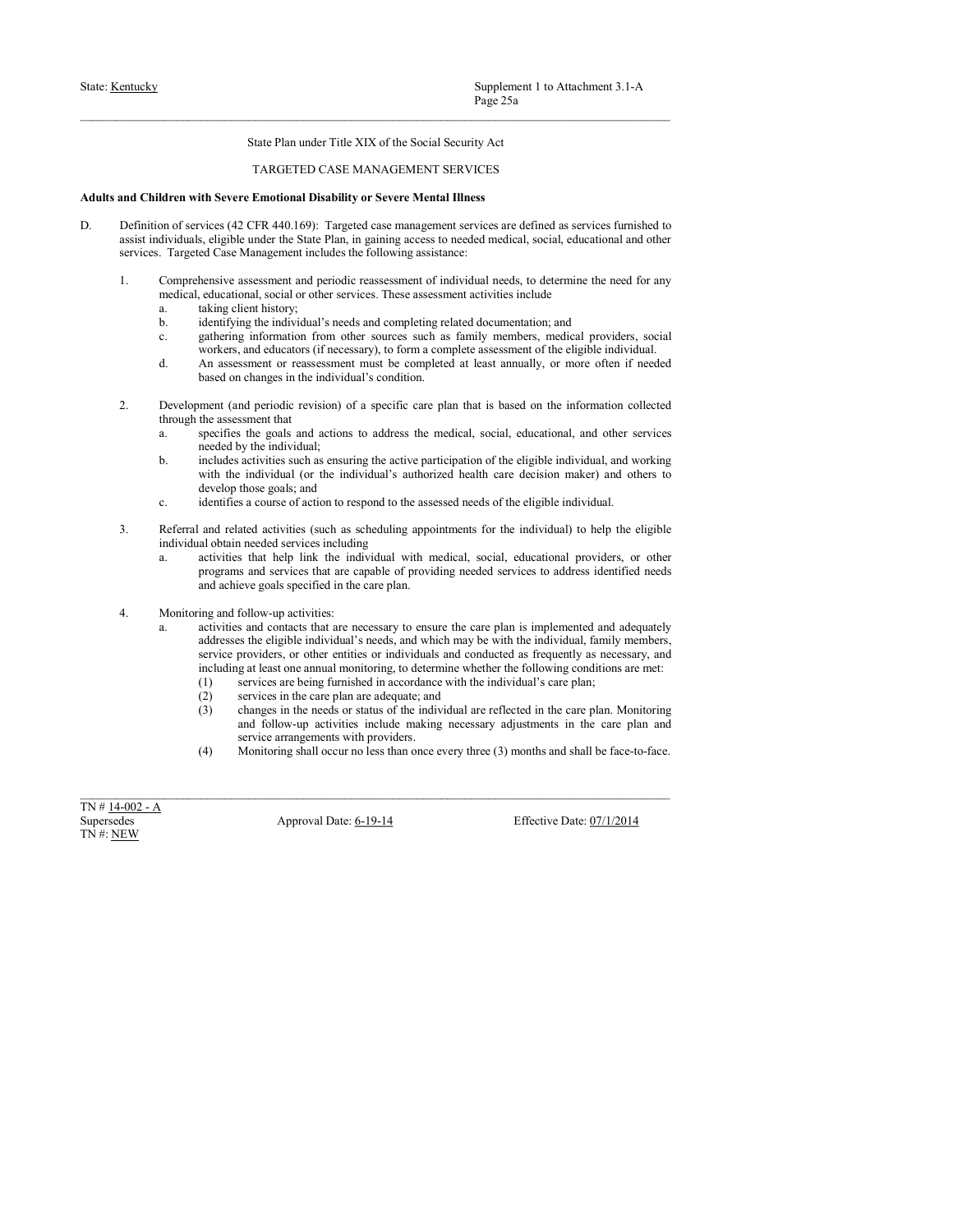- Supplement 1 to Attachment 3.1-A<br>
Page 25b<br>
State: Han under Title XIX of the Social Security Act<br>
TARGETED CASE MANAGEMENT SERVICES<br>
Adults and Children with Severe Emotional Disability or Severe Mental Illness<br>
ESI Case Supplement 1 to Attachment 3.1-A<br>
Page 25b<br>
State Plan under Title XIX of the Social Security Act<br>
TARGETED CASE MANAGEMENT SERVICES<br>
Emotional Disability or Severe Mental Illness<br>
includes contacts with non-eligible indiv State: <u>Kentucky</u><br>
Page 25b<br>
State Plan under Title XIX of the Social Security Act<br>
TARGETED CASE MANAGEMENT SERVICES<br> **Adults and Children with Severe Emotional Disability or Severe Mental Illness**<br> **EX** Case management i Supplement 1 to Attachment 3.1-A<br>
Page 25b<br>
State Plan under Title XIX of the Social Security Act<br>
TARGETED CASE MANAGEMENT SERVICES<br>
Case management includes contacts with non-eligible individual is are directly related t Supplement 1 to Attachment 3.1-A<br>
Page 25b<br>
State Plan under Title XIX of the Social Security Act<br>
TARGETED CASE MANAGEMENT SERVICES<br>
Identifying the stress entropy and care, for the purposes of helping the eligible indivi Supplement 1 to Attachment 3.1-A<br>
Page 25b<br>
State Plan under Title XIX of the Social Security Act<br>
TARGETED CASE MANAGEMENT SERVICES<br>
Case management includes contasts with non-clightle individual is that are directly rela Supplement 1 to Attachment 3.1-A<br>
Page 25b<br>
Slute Plan under Title XIX of the Social Security Act<br>
TARGETED CASE MANAGEMENT SERVICES<br>
Identifying the step experiment induced as contact with non-eligible individuals that ar Supplement 1 to Attachment 3.1-A<br>
Page 25b<br>
State Plan under Title XIX of the Social Security Act<br>
TARGETED CASE MANAGEMENT SERVICES<br>
Idren with Severe Emotional Disability or Severe Mental Illness<br>
Case management include Examples (22 CFR 441.18(a)(8)(v) and 42 CFR 441.18(b) by a provider of providers and children with Severe Fundamental Distributions of Providers (42 CFR 441.18(b)):<br>
The control of providers (42 CFR 441.18(b) and the contr 1. Case management services for this target group may be provided by enrolled Kentucky Medicaid Supplement 1 to Attachment 3.1-A<br>
Prage 25b<br>
State Plan under Title XIX of the Social Security Act<br>
TARGETED CASE MANAGEMENT SERVICES<br>
Identify or Severe Mental Illness<br>
Case management includes contacts with non-eligible Supplement I to Attachment 3.1- $\Lambda$ <br>
Prog 2.5b<br>
Sinte Plan under Title XIX of the Social Security Act<br>
TARGETED CASE MANAGEMENT SERVICES<br>
Identity of the respective board interactional profile individual profile<br>
Case man Superburscent 1 to Attachmenet 3.1-A<br>
Nege 23b<br>
Stude Plan under 1 site XLX of the Social Security Act<br>
TARGETED CASE MANAGEMENT SERVICES<br> **the Server Enchucky or Severe Mental Hiness**<br> **the Server Enchucky of Server Menta** Supplement 1 to Attachment 3.1-A<br>Page 25b<br>Page 25b<br>State Plan under Title XIX of the Social Security Act<br>TARGETED CASE MANAGEMENT SERVICES<br>The Service and TARGETED CASE MANAGEMENT SERVICES<br>Intervalse and consider the mater Supplement 1 to Attachment 3.1-A<br>
Provider This XIX of the Social Security Act<br>
TARGETED CASE MANAGEMENT SERVICES<br>
Iddress and the remagnerative includes contained with more the philosophical scale individual is contained Supplement 1 to Attachment 3.1-A<br>
Phys-25b<br>
State Plan under Trile XIX of the Social Security Act<br>
TARGETED CASE MANAGEMENT SERVICES<br>
State Penerotional Disability or Severe Mental Illness<br>
integrent included to identifyin Supplement I to Attachment 3.1-A<br>
Page 256<br>
Since Plan under Title XIX of the Social Security Act<br>
TARGETLIJO CASE MANAGEMINY SURVICUS<br>
Identity descriptions and the straighter and non-licensed and non-licensed and non-li Supplement 1 to Attachment 3.1-A<br> **Professional State Plane and is licensed to render to render the Section State Plane and is licensed to render the service state of the render of the services and appears to neighble ind** Similar to Attachment 3.1-A<br>
Sime Plan under Title XIX of the Social Security Act<br>
TARGETED CASE MANAGEMENT SERVICES<br>
and Children with Severe Emotional Disability or Severe Mental Illness<br>
and Children with Severe Emotio **Example 326**<br> **Example 326**<br> **Example 326**<br> **Example 326 and the Conference SCA (ASS ANDA CONFERENT SERVICES Section 144) and the SCA (Set enrolled as controlled by the symple symple as the symple symple in the Compositi** State Plan under Trile XIX of the Social Security Act<br>
TARGETED CASE MANAGEMENT SERVICES<br>
Identes<br>
Identity are Server Mental Illness<br>
(Late consumperment including the service services with consumption including the diso State Plan under Trile XIX of the Social Security Act<br>
TARGETED CASE MANAGEMENT SERVICES<br> **if Secrete Emotional Disability or Severe Mental Illness**<br> **if Secrete Emotional Disability or Severe Mental Illness**<br>
ble individ Since Plan under Thie XIX of the Social Security Act<br>
direct with Server Emotional Disability or Severe Mental Illness<br>
Cance management includes contacts with row-trigology microlates that are directly related to accorda TARGETED CASE MANAGEMENT SERVICES<br>
ifth Severe Emotional Disability or Severe Mental Illness<br>
magement includes contacts with non-eligible individuals that are directly related to identifying<br>
ing meets and supports to as TARGETED CASE MANAGEMENT SERVICES<br>
Identification Urban Hirosche Conservation Interaction and the state of services and costs and conservation of the supposes to be<br>
absorbed that an approximate the suppose of state provi Idensity of the entropological Disability or Severe Mental liness<br>
Case transported including considers with rons-digible individual case for the displacited individual case records<br>
the displacited case records in accord ith Severe Emotional Disability or Severe Mental Illness<br>magnement includes contacts with non-eligible individual access services;<br>ple individual's receds and carr, for the purposes of helping the eligible individual acces Case rannogeneest includes contacts with rota-slighte individuals that are directly related to identifying<br>the comparison of the contact the digible individual in obstigate sure<br>contact in the contact of the contact in th anagement includes contacts with ron-eligible individuals that are directly related to identifying the injury<br>and so the individual s needs and care, for the purposes of helping the eligible individual access services;<br>wit the eligible individual systems and referred particular photons of heligible individual and considerating essentials are eligible individual in obtaining services; previoling case<br>anonapproximation shering case consingers
- -
- mg needs and supports to assist the cligible individual in obtaining services; providing cases with useful feedback, and alterting case managers to changes in the eligible individual's needs.<br>
440.169(c))<br>
providers (42 CF
	-
	-
	- -
		-
		-
		-
		-
- A secrecy and of a bial Karancky.<br>
Secrecy and operator and the matrix of the secrect antity that are<br>player and propositions and is licensed to reach the proposition of the<br>second proposition of the connective player and b. Provide groups A group of conte than one and bivitally keemical particles and the contents and bill contents and bill Keminaky Medicaid.<br>
2. Provides and the first content both particles and bill Keminaky Medicaid.<br>
2. business entity to render heath services and bill Kentucky Medicaid.<br>
C. Licensed organization: A business entity that employs licensed and non-licens<br>
professionals and is licensed to render health services and bill Kent
	-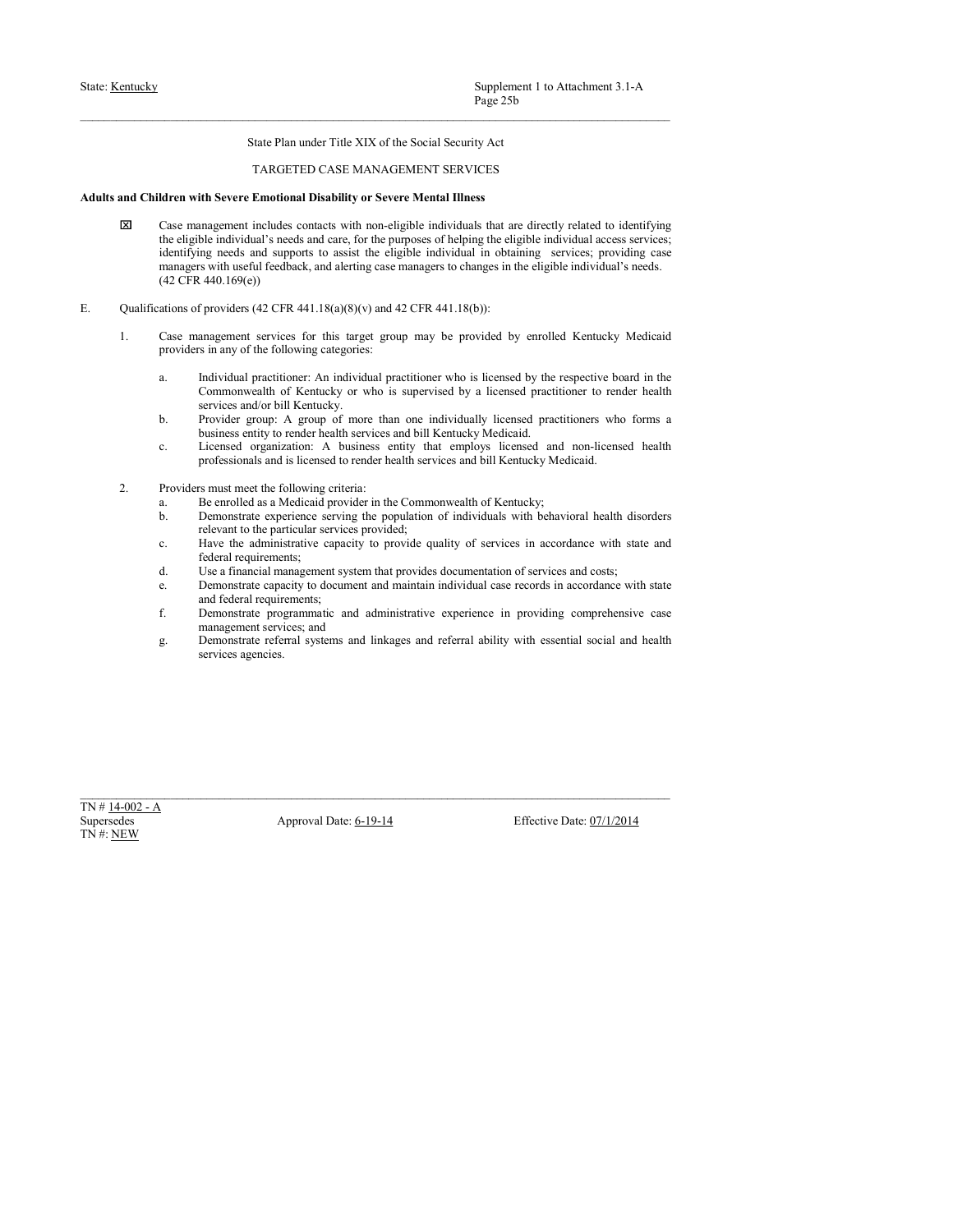- 
- State: <u>Kentucky</u><br>
State: Plan under Title XIX of the Social Security Act<br>
TARGETED CASE MANAGEMENT SERVICES<br>
Adults and Children with Severe Emotional Disability or Severe Mental Illness<br>
3. Each case manager shall be req Supplement 1 to Attachment 3.1-A<br>
Page 25c<br>
State Plan under Title XIX of the Social Security Act<br>
TARGETED CASE MANAGEMENT SERVICES<br>
Emotional Disability or Severe Mental Illness<br>
shall be required to meet the following m State: <u>Kentucky</u><br> **Example 25:**<br> **Example 25:**<br> **Adults and Children with Severe Emotional Disability or Severe Mental Illness<br>
Adults and Children with Severe Emotional Disability or Severe Mental Illness<br>
3. Each ease m** 
	- Supplement 1 to Attachment 3.1-A<br>
	Page 25c<br>
	State Plan under Title XIX of the Social Security Act<br>
	TARGETED CASE MANAGEMENT SERVICES<br>
	and Children with Severe Fenotional Disability or Severe Mental Illness<br>
	3. Each case ma Supplement 1 to Attachment 3.1-A<br>
	Page 25c<br>
	State Plan under Title XIX of the Social Security Act<br>
	TARGETED CASE MANAGEMENT SERVICES<br>
	Ident with Severe Emotional Disability or Severe Mental Illness<br>
	Each case manager shall
		- Supplement 1 to Attachment 3.1-A<br>
		Page 25c<br>
		State Plan under Title XIX of the Social Security Act<br>
		TARGETED CASE MANAGEMENT SERVICES<br> **if the Secret Emotional Disability or Severe Mental Illness**<br>
		is manager shall be requi Supplement 1 to Attachment 3.1-A<br>Prage 25c<br>State Plan under Title XIX of the Social Security Act<br>TARGETED CASE MANAGEMENT SERVICES<br>inth Severe Emotional Disability or Severe Mental Illness<br>be meanager shall be required to Supplement 1 to Attachment 3.1-A<br>
		Page 25c<br>
		State Plan under Title XIX of the Social Security Act<br>
		TARGETED CASE MANAGEMENT SERVICES<br>
		Identity of the Secure Employer of the full-time employer of the state of full-time emp Supplement 1 to Attachment 3.1-A<br>
		<sup>Page</sup> 25c<br>
		State Plan under Title XIX of the Social Security Act<br>
		TARGETED CASE MANAGEMENT SERVICES<br> **ith Severe Emotional Disability or Severe Mental Illness**<br> **is master completion of** Supplement 1 to Attachment 3.1-A<br>
		Page 25c<br>
		State Plan under Title XIX of the Social Security Aet<br>
		TARGETED CASE MANAGEMENT SERVICES<br>
		if Nevere Emotional Disability or Severe Mental Illness<br>
		ne manager shall be required to Supplement 1 to Attachment 3.1-A<br>  $P_2P_2 \leq 5c$ <br>
		Sinte Plan under Title XIX of the Social Security Act<br>
		TARGETED CASE MANAGEMENT SERVICES<br>
		Idream with Severe Emotional Disability or Severe Mental Illness<br>
		Each one manage Supplement 1 to Attachment 3.1-A<br>
		Page 25c<br>
		State Plan under Title XLX of the Social Security Act<br>
		TARGETED CASE MANAGEMENT SERVICES<br>
		tift Severe Emotional Disability or Severe Mental Illness<br>
		memorary shall be required to Supplement 1 to Attachment 3.1-A<br>
		Page 25c<br>
		State Plan under Title XIX of the Social Security Act<br>
		TARGIETED CASE MANAGEMENT SERVICES<br>
		if the requirement paint between the following minitimum requirements<br>
		the Secretificat Supplement 1 to Attachment 3.1-A<br>
		Page 25c<br>
		State Plan under Title XIX of the Social Security Act<br>
		Page 25c<br>
		State Plan under Title XIX of the Social Security Act<br>
		TARGETED CASE MANAGEMENT SERVICES<br>
		inthe Severe **Emotional** Supplement I to Attachment 3.1- $\Lambda$ <br>
		Prog 25c<br>
		Sinte Plan under Title XIX of the Soxial Security Act<br>
		TARGETED CASE MANAGEMENT SERVICES<br>
		Electron with Severe Emaindent Dischality or Severe Mearing Illinears<br>
		Electron case Supplement 1 to Attachment 3.1-A<br>
		Nege 25c<br>
		Stude Plan under 1 site XLX of the Social Security Act<br>
		TARGETED CASE MANAGEMENT SERVICES<br> **is frover Enchandon Distribution Secure Actual Hines**<br> **is the secure for the control** Supplement 1 to Attachment 3.1-A<br>
		Nege 25c<br>
		State Plan under Trile XIX of the Social Security Act<br>
		1 NAGCH:IDD CASU MANGLEMUNT SURVICES<br>
		1 NAGCHEID CASU MANGLEMUNT SURVICES<br> **is the contact of Acts of Social Security and** Supplement 1 to Attachment 3.1-A<br>
		Proge 25c<br>
		State Plan under Title XIX of the Social Security Act<br>
		TARGETED CASE MANAGEMENT SERVICES<br> **if TARGETED CASE MANAGEMENT SERVICES**<br> **if theorer Emerited as Basichilot of Arts or** Supplement 1 to Attachment 3.1-A<br>
		Haye-25c<br>
		TARGETED CASE MANAGEMENT SPRIVICES<br>
		(TARGETED CASE MANAGEMENT SPRIVICES<br>
		this because the control of the control of the control of the control of the control of the control of t Supplement 1 to Attachment 3.1-A<br>
		Prace 25c<br>
		Ham under Title XIX of the Social Security Act<br>
		GETED CASE MANAGEMENT SERVICES<br>
		to required to metals Hillness<br>
		to required to metals of Multiplar minima requirements:<br>
		to requi Supplement 1 to Attachment 3.1-A<br>
		Plan under Title XIX of the Social Socurity Act<br>
		ELITID CASE MANAGEMMENT SERVICES<br>
		total Mondility or Severe Mental Illuses<br>
		be required to meet the following minimum requirements:<br>
		be re Plan under Title XIX of the Social Security Act<br>
		Page 25c<br>
		Han under Title XIX of the Social Security Act<br>
		GETED CASE MANAGEMENT SERVICES<br>
		formal Disability or Severe Mental Illness<br>
		he required to nonstant metallines req Page 250<br>
		Plan under Title XIX of the Social Security Act<br>
		GETED CASE MANAGEMENT SERVICES<br>
		to required to meet the following minimum requirements:<br>
		be required to meet the following minimum requirements:<br>
		so as the size of Plan under Title XIX of the Social Security Act<br>
		StartEir DCASE MANAGEMENT SERVICES<br>
		formal Disability or Severe Mental Illness<br>
		be required to meet the following minimum requirements:<br>
		be required to meet the following m Plan under Title XIX of the Social Security Act<br>
		CGFTED CASE MANAGEMENT SERVICES<br>
		tional Disability or Severe Mental Illness<br>
		be required to meet the following minimum requirements:<br>
		be required to meet the following mini an union through the trace of the following results of the case of the case of the case of the case of the case of the case of the case of the case of the case of the case of the case of the case of the case of the case o tional Disability or Severe Mental Illness<br>be required to meet the following ministrance (including psychology, sociology,<br>so ce Sciences degree in a behavioral science (including psychology, sociology,<br>by studies, human section with simular strokes, humanity errolles, the main strokes for the controller than the main strokes and below under the controller of the controller than the controller than the below under the controller than the roveod by the Department of Medicaid Services); and<br>
		or of one (i) year of full-time employment vorking directly with individuals with<br>
		needs after completion of clucational requirements or a master's degree in a<br>
		cience, of cone (1) year of full-lime employement working directly with individuals with cone (1) each cone and find the content of the energy substitute for the energy cone and emperation of case management training approved by sellat needs after completion of calucational requirements or a master's degree in a<br>coincidence as defined above, may substitute for the one (1) year of experience;<br>completion of case management training approved by the K cionce, as defined above, may substitute for the one (1) year of experience;<br>complation of case management training approved by the Kentucky Department for<br>lealth. Developmental and intellectual Disabilities (KBHDID), with completion of case management training approved by the Kentucky Department of counsels<br>tell, the velopmental and intellectual Disabilities (KBHDII) within as (6) months<br>int, and completion of recentification requirements a
- Health Developmental and Intellectual Dissolutions (KBIDID) within axis (b) most<br>car, and completion of recordification requirements approved by KBHDD cory three<br> $\frac{1}{2}$  vs a healty-total Dissolution (C) times promptod ent, and complete to recentle attorn of recentlestion requirements approved by KBHDID every three spaces consequences consequences with the control of Nursing Consequence is the control of Nursing control of Nursing is de supervisory contacts, shall be on an individual basis and finesco-face. Behavioral bealtifical and the discussion discussion of the control contribution of the control contribution of the control contribution of the contr produces and a of claused and Effective Date:  $\lambda$  Approval Date: 6-19-14<br>
Marines Approximation (CSRN)<br>
Licensed Chinati Social Worker (LCSRN)<br>
Licensed Chinati Social Worker (LCSRN)<br>
Licensed Application (CMP)<br>
Licensed
- (1) Individuals that are licensed and have autonomous functioning:<br>  $\sim$  Advanced Pracies Registered Nurse (APRN)<br>  $\sim$  Licensed Marriage and Family Therapist (LMFT)<br>  $\sim$  Licensed Marriage and Family Therapist (LMFT)<br>  $\$ 
	-
	-
	-
	-
	-
	-
	-
	- Physician
	-
	- Psychiatrist<br>• Certified Alcohol and Drug Counselor (CADC)

- -
	-
	-
	-
	-
	-
	-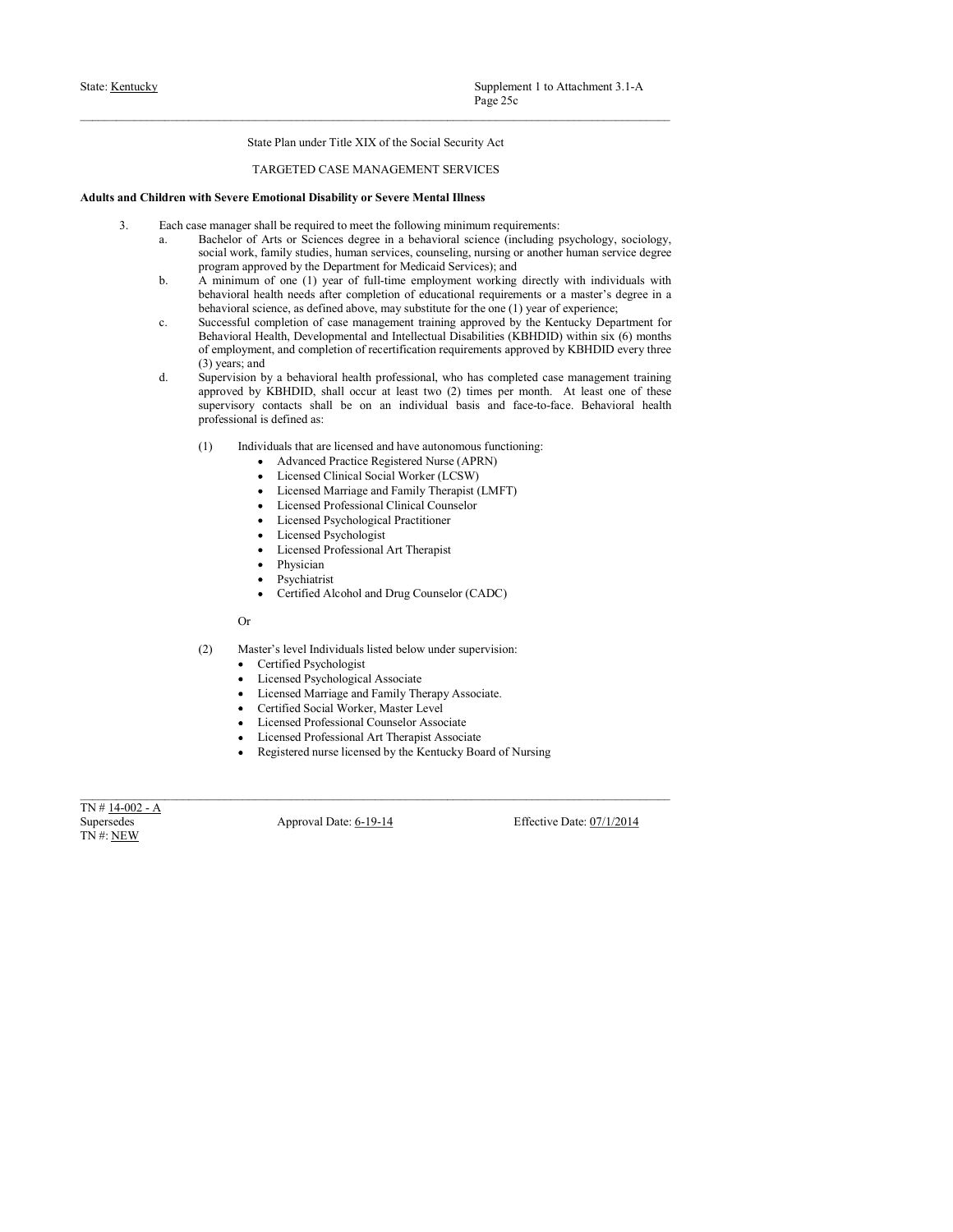# $\small \begin{tabular}{p{6.5cm} \bf State: Kentucky & \bf Supplementary \textit{Supplement 1 to Atachment 3.1-A} \\ \bf Page 25d \\ \bf State Plan under Title XIX of the Social Security Act \\ \bf TARGEED CASE MANAGEMENT SERVICES \\ \bf adults and Children with Server Enotional Disability or Severe Mental Ilness \\ \bf Or \end{tabular}$

- -
- Suite: <u>Kentucky</u><br>
Page 25d<br>
State Plan under Title XIX of the Social Security Act<br>
TARGETED CASE MANAGEMENT SERVICES<br> **Adults and Children with Severe Emotional Disability or Severe Mental Illness**<br>
Or<br>
(3) Backelor's lev Supplement 1 to Attachment 3.1-A<br>
Page 25d<br>
State Plan under Title XIX of the Social Security Act<br>
TARGETED CASE MANAGEMENT SERVICES<br> **ifful Severe Emotional Disability or Severe Mental Illness**<br>
Or<br>
(3) Bachelor's level Supplement 1 to Attachment 3.1-A<br>Page 25d<br>ate Plan under Title XIX of the Social Security Act<br>ARGETED CASE MANAGEMENT SERVICES<br>motional Disability or Severe Mental Illness<br>helor's level with the following requirements:<br>Reg Supplement 1 to Attachment 3.1-A<br>Page 25d<br>ate Plan under Title XIX of the Social Sceurity Act<br>ARGETED CASE MANAGEMENT SERVICES<br>MANGETED CASE MANAGEMENT SERVICES<br>functional Disability or Severe Mental Illness<br>Registered nur Supplement 1 to Attachment 3.1-A<br>Page 25d<br>atte Plan under Title XIX of the Social Security Act<br>ARGETED CASE MANAGEMENT SERVICES<br>motional Disability or Severe Mental Illness<br>Registerd mursing: OR<br>A Rachelor's level with the Supplement 1 to Attachment 3.1-A<br> **Page 25d**<br>
atte Plan under Title XIX of the Social Security Act<br>
ARGETED CASE MANAGEMENT SERVICES<br>
motional Disability or Severe Mental Illness<br>
Registered nurse licensed by the Kentucky Supplement 1 to Attachment 3.1-A<br> **Fage 25d**<br>
Intervalse Parameter Trile XIX of the Social Security Act<br>
TARGETED CASE MANAGEMENT SERVICES<br> **TARGETED CASE MANAGEMENT SERVICES**<br>
Registered nurs bisnetics, consider and provi Supplement 1 to Attachment 3.1-A<br>
Page 25d<br>
atte Plan under Title XIX of the Social Security Act<br>
ARGETED CASE MANAGEMENT SERVICES<br>
mentional Disability or Severe Mental Illness<br>
Registered auses licensed by the Kentucky B State: <u>Kentucky</u><br>
State: Plan under Title XIX of the Social Security Aet<br>
TARGETED CASE MANAGEMENT SERVICES<br> **Adults and Children with Severe Emotional Disability or Severe Mental Illness**<br>
Or<br>
(3) Bachelor's level with State Even that the provision of case management services will not restrict an individual's free choices of case management services will not restrict an individual to case the provision of case management services will n **Example 2018**<br> **Example 2018**<br> **Example 2018**<br> **Example 2018**<br> **Example 2018**<br> **EXAMPENTS EXPECTED CASE MANAGEMENT SERVICES**<br> **EXAMPENTS PROVIDENCES**<br> **EXAMPENTS ASSEMENTS SERVICES**<br> **OF**<br> **EXAMPENTS CONTEXTS ONE OF THE** Supplement 1 to Attachmost 3.1-A<br>
Since Plan under Tube XIX of the Social Security Art<br>
1. TARGETED CASE MANAGEMENT SERVICES<br>
and Children with Severe functional Disability or Severe Mental Illess<br>
(3) Bachche's level wit Supplement 1 to Attachment 3.1-A<br>
Page 25d<br>
State Plan under Title XIX of the Social Security Act<br>
TARCUEED CASE MANAGUEMENT SERVICES<br>
Identified in the Social Security and The Security Act<br>
dentified in the Society of Se
	-

- 
- 
- 
- 2. Eligible individuals Supplement 1 to Attachment 3.1-A<br>
2. Figst 254<br>
2. Eligible individuals with Section 1 Section 1 Section 2.1<br>
and Children with Severe Ennotonial Disability or Severe Mental Hines<br>
2. Contact the C Supplement 1 to Attachment 3.1-A<br>
Page 25d<br>
State Plan under Title XIX of the Social Security Act<br>
TARGETED CASE MANAGEMENT SERVICES<br>
Idren with Severe Emotional Disability or Severe Mental Illness<br>
Or<br>
(3) Bachelor's lev Frage 25d<br>
TARGETED CASE MANAGEMENT SERVICES<br>
TARGETED CASE MANAGEMENT SERVICES<br>
Adults and Children with Severe Emotional Disability or Severe Mental Illness<br>
Or<br>
(S) Haskislav's level with the following requirements:<br>
( State Plan under Title XIX of the Social Security Act<br>
TARGETED CASE MANAGEMENT SERVICES<br> **Education of the Construction of the Consistential Equation of the Consistential Consistent of Negrian Chronic Consistent of the C** State Van turner the ATA of the State of case (State Medica) and the state of case management (State Medicaid providers are limited to provide the property of the following requirements:<br>
(3) Backfolor's level with the fo TARGETED CASE MANAGEMENT SERVICES<br>
More with Severe Emotional Disability or Severe Mental Illness<br>
(3) Bachelor's level with the following requirements:<br>
• Registered must levend consure in the statemental science (includ services: Antitis and Chinters with Service Radiobal Distantinty or Severe Sterland Illness<br>
(3) Hackedovices (42 CHE) and Coloradovices (42 CHE) and Coloradovices (42 CHE) and CFR 441.18(a) (42 CHE) and CFR 441.18(a) (42 CFR 441.1 (3) Bachelor's level with the following requirements:<br>
(a) Bachelor's level with the following requirements:<br>
• Registered nurse licensed by the Kenttucky Bostonburg psychology, sociology, social<br>
• A Hachelor's degree in 13. Buchdare Meastern in the following requirement:<br>
1. A Basic and the following specifical specifical specifical services, concerning providing the proposed<br>
2. A Basic and South Asia (including the system and service c (5) Backwars is even with no isolatoon paythenonics.<br>
• Registered notes because to the Memberial Scheme of New Memberial<br>
• A generalised videors of a perhapsive of the Memberial scheme of the<br>
«Space program approved by **2.** In the stated to receive consider the manner in the state manner of the state manner of the competent problem in the competent of the competent of the competent of the competent of case management services provides a A Bender's coolegy, social and the receipt of orthonormal services (including procedure case management) services many consider the receipt of other and services on the receipt of other and services on the receipt of othe vocal. Thank of the stress condition receipt of other Medicaid Services) AMD<br>
Free (1) years of decomended (dil-time experience providing specialized case<br>
in receiptive receiptive case management services will not extric degree program approved by the Department for Medicaid Services; AND<br>
• Five (5) years of documented full-time experience providing specialized case<br>
management within furget population.<br>
In difference providing specializ **3.** Providers are the singular services of case management services will not restrict an inclining experimentally the case management services will not restrict an inclinidate's free choice of<br>
The State secrece that the F. Procedure and the plane. The plane of other services under the plane of the plane of the services under the plane of the context of the plane of the plane of the plane of the plane of the plane of the plane of the plan 1. Euclide Individual is well there deduces a may qualified Medicaid provider within the specified<br>
2. Engines Individuals will have free closics of any qualified Medicaid providers of other medical taxe under<br>
4. Depths 1. Eigebie individuals will have free choice of any qualified Medicaid provider within the geographic area identified in this plan.<br>
2. Eigebie individuals will have free choice of any qualified Medicaid providers of othe
- 

- 
- 
-